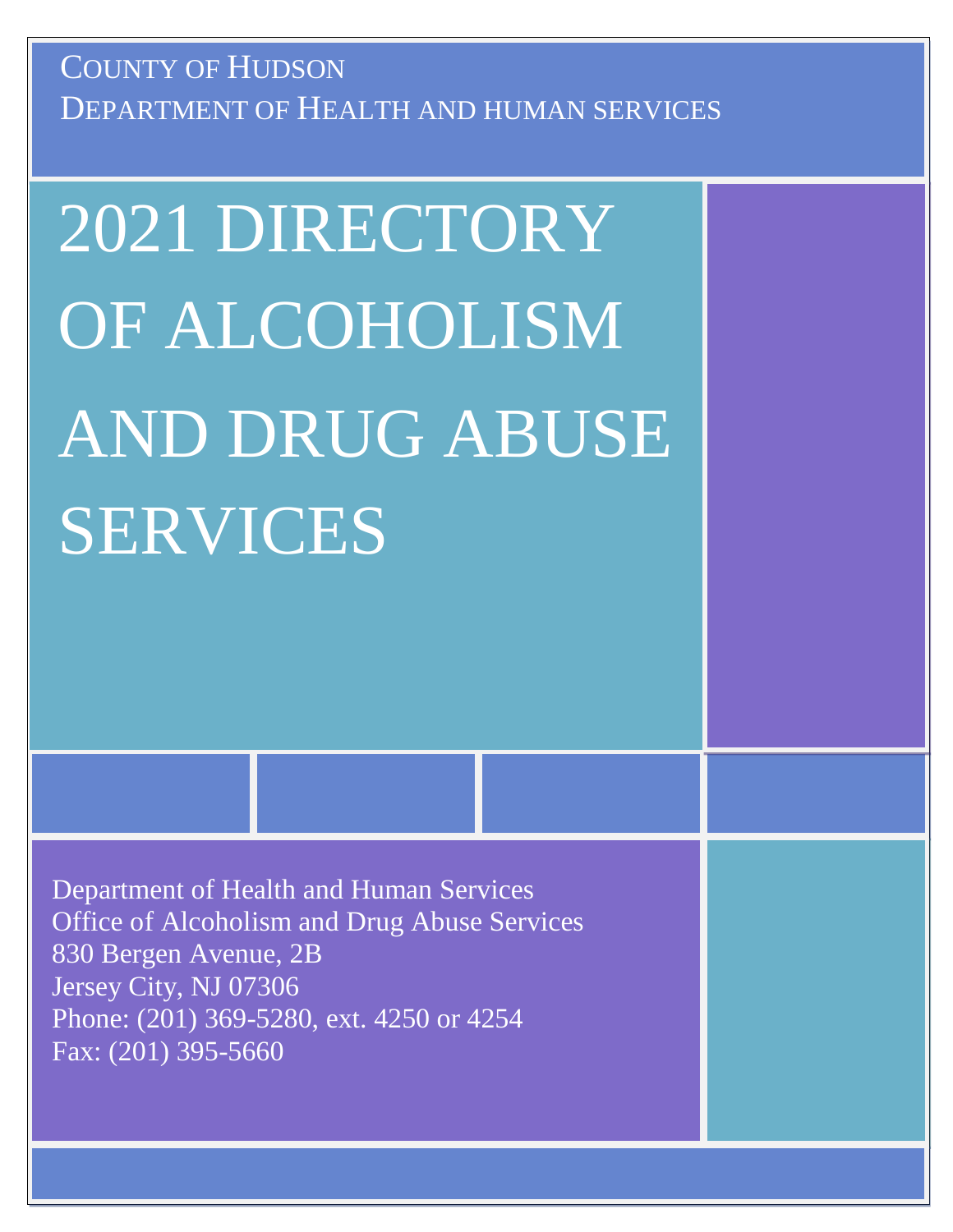

#### **Hudson County Executive**

Thomas A. DeGise

#### **Hudson County Board of Commissioners**

Anthony P. Vainieri, Jr.-Chairperson Kenneth Kopacz William O'Dea Jerry Walker Yraida Aponte-Lipski Anthony L. Romano, Jr. Fanny J. Cedeno Caridad Rodriguez Albert J. Cifelli

#### **Hudson County Department of Health and Human Services**

Darice Toon, Director Nicole Harrison-Garcia, Deputy Director

#### **Hudson County Office of Alcohol and Drug Addiction Services**

Robin F. James, Administrator of Behavioral Health and Addiction Services Kayla R. Hanley, Assistant Mental Health and COSSAP Administrator Tina Kelly, Clerk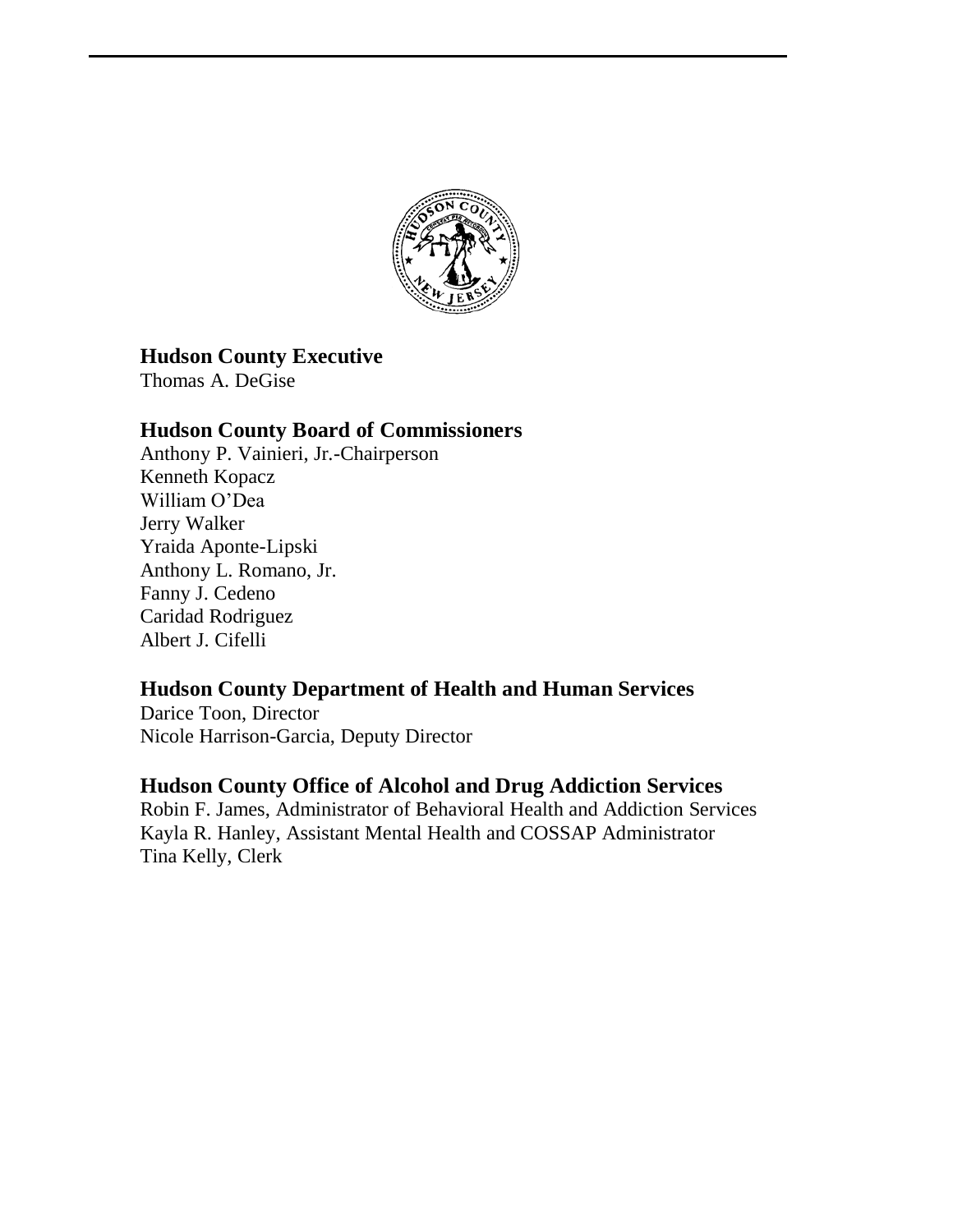# **How to Use this Directory**

**This Directory includes information on agencies and organizations that provide help for Substance Abuse and Addiction Services in Hudson County. The information is organized by category of service.** 

**The information provided within the Directory is accurate at the time of publication. If you have a correction to an entry, or would like to add information to the Directory, please contact the Office of Alcohol and Drug Addiction Services at (201) 369-5280 ex. 4250.**

**The organizations or services included in this guide are provided solely as references and are not listed as intended endorsements by the County of Hudson.**

**Provided below is a legend for the symbols used within the Directory.**

| office | <b>Business Address</b> |
|--------|-------------------------|
|        | <b>Phone Number</b>     |
| ≡      | <b>Fax Number</b>       |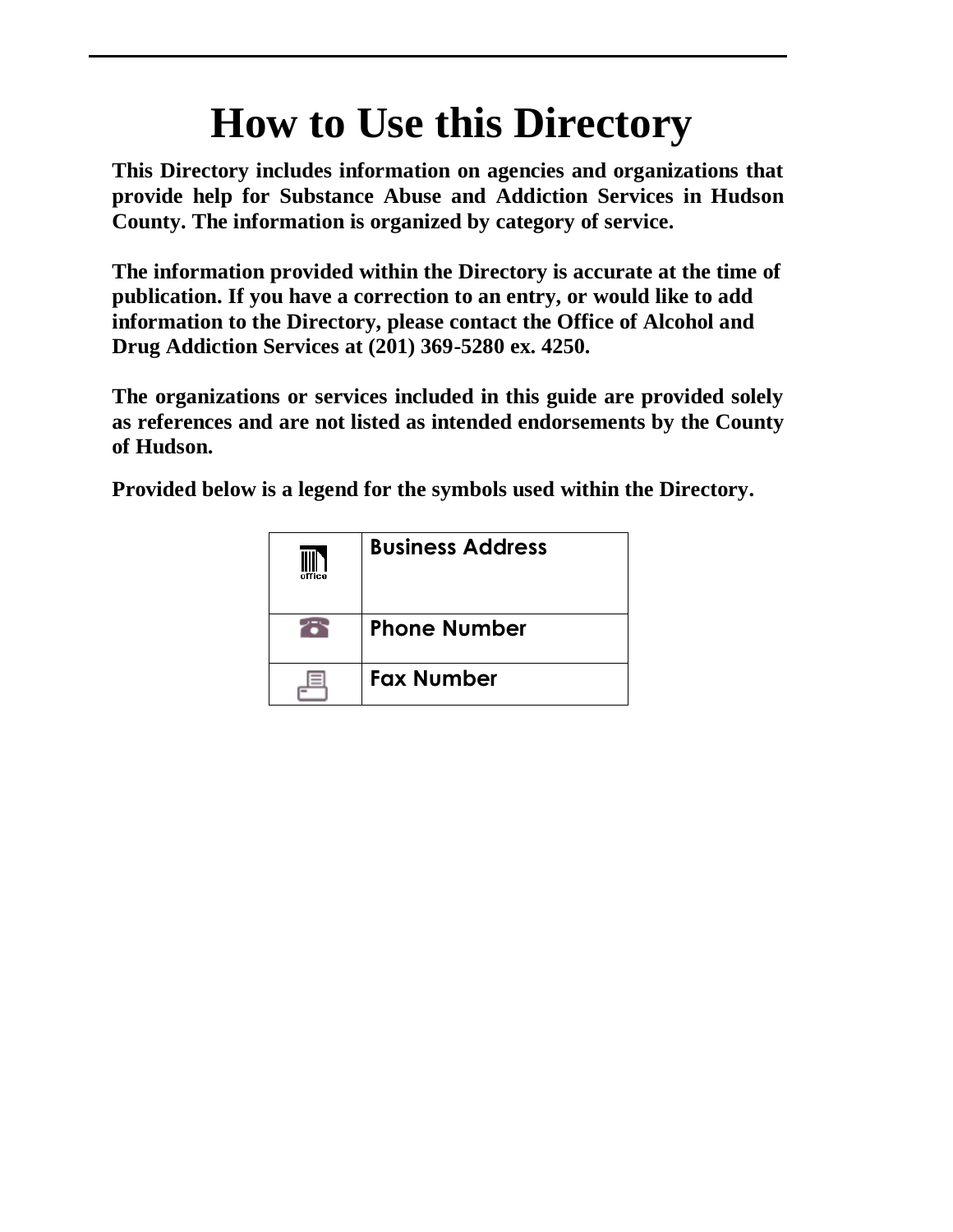# **TABLE OF CONTENTS**

| <b>Section</b>                            | Page |
|-------------------------------------------|------|
| <b>Detoxification Services</b>            |      |
| <b>Residential and Inpatient Services</b> |      |
| <b>Outpatient Treatment Services</b>      |      |
| <b>Methadone Clinics</b>                  | 13   |
| <b>Additional Resources</b>               |      |
| <b>Housing Resources</b>                  |      |
| <b>Emergency Help</b>                     | 21   |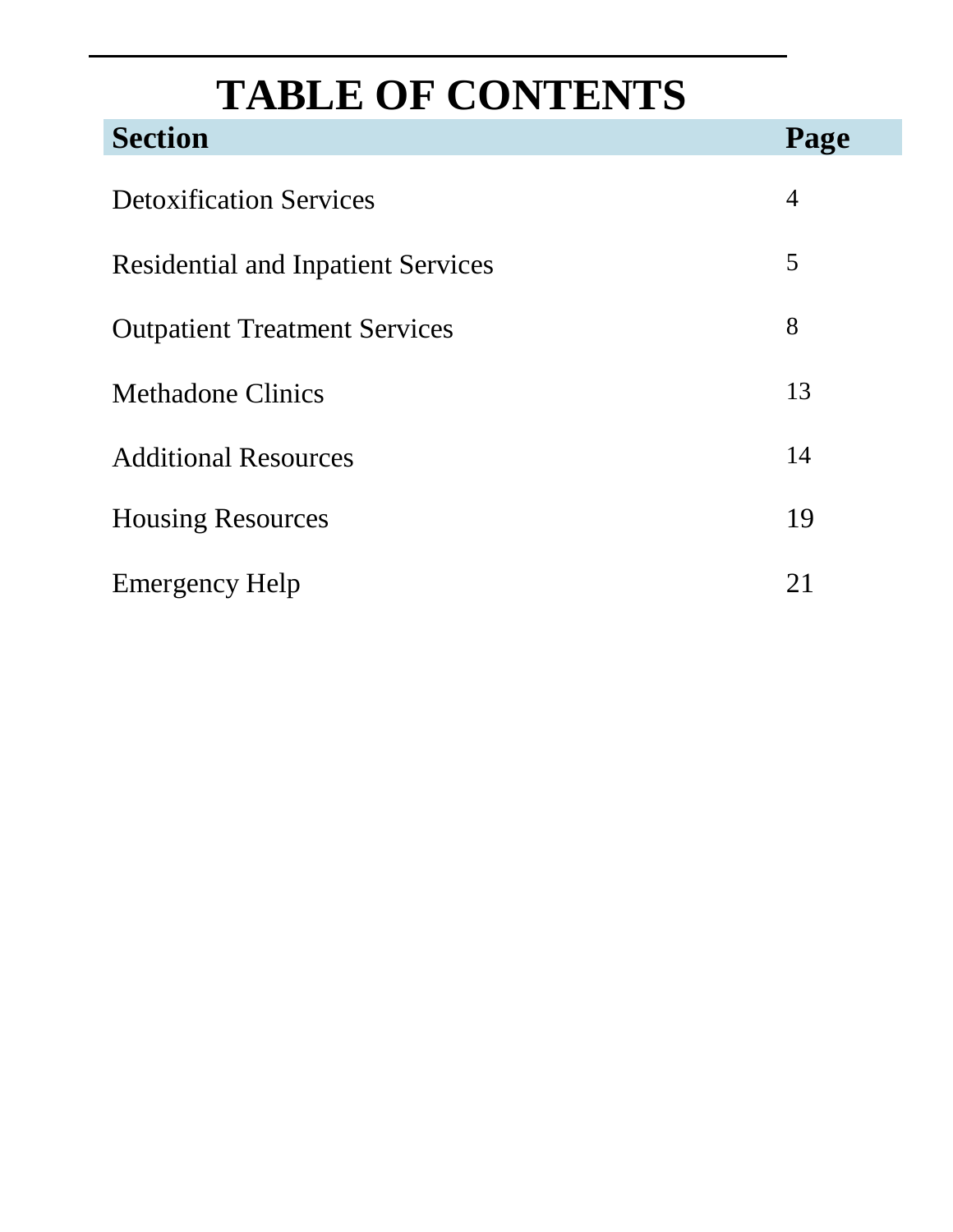#### **DETOXIFICATION SERVICES CarePoint Health Christ Hospital** 176 Palisade Avenue  $\overline{\lim}_{\text{office}}$ 176 Palisade Avenue<br>Jersey City, NJ 07306 (201) 217- 4731 ╒ Fax: (201) 884-5601 **Endeavor House-North Sprout Health Group** 206 Bergen Avenue 206 Bergen Avenue<br>Kearny, NJ 07032 (800) 570-2626  $\mathbb{H}$ office **New Hope Integrated Behavioral Health Care** 80 Conover Road  $\| \|\|$ Marlboro, NJ 07746(732) 946-3030, ext. 2014 론 Fax: (732) 502-0065  **Straight & Narrow, Inc.** 396 Straight Street 396 Straight Street<br>Paterson, NJ 07503 (973) 345-6000, ext. 6801 IIII **New Bridge Medical Center** 230 East Ridgewood Ave 230 East Ridgewood Ave<br>
Paramus, NJ 07652 (201) 967-4000 *\*Services Available to Hudson County Residents\** **Summit Oaks Hospital** 19 Prospect Street  $\mathbb{I}$ Summit, NJ 07902 (908) 522-7000 *\*Services Available to Hudson County Residents\** **Turning Point** 680 Broadway, Suite 104 680 Broadway, Suite 104<br>Paterson, NJ 07514 (973) 239-4600  $\mathbb{I}$

**\_\_\_\_\_\_\_\_\_\_\_\_\_\_\_\_\_\_\_\_\_\_\_\_\_\_\_\_\_\_\_\_\_\_\_\_\_\_\_\_\_\_\_\_\_\_\_\_\_\_\_\_\_\_\_\_\_\_\_\_\_\_\_\_\_\_\_**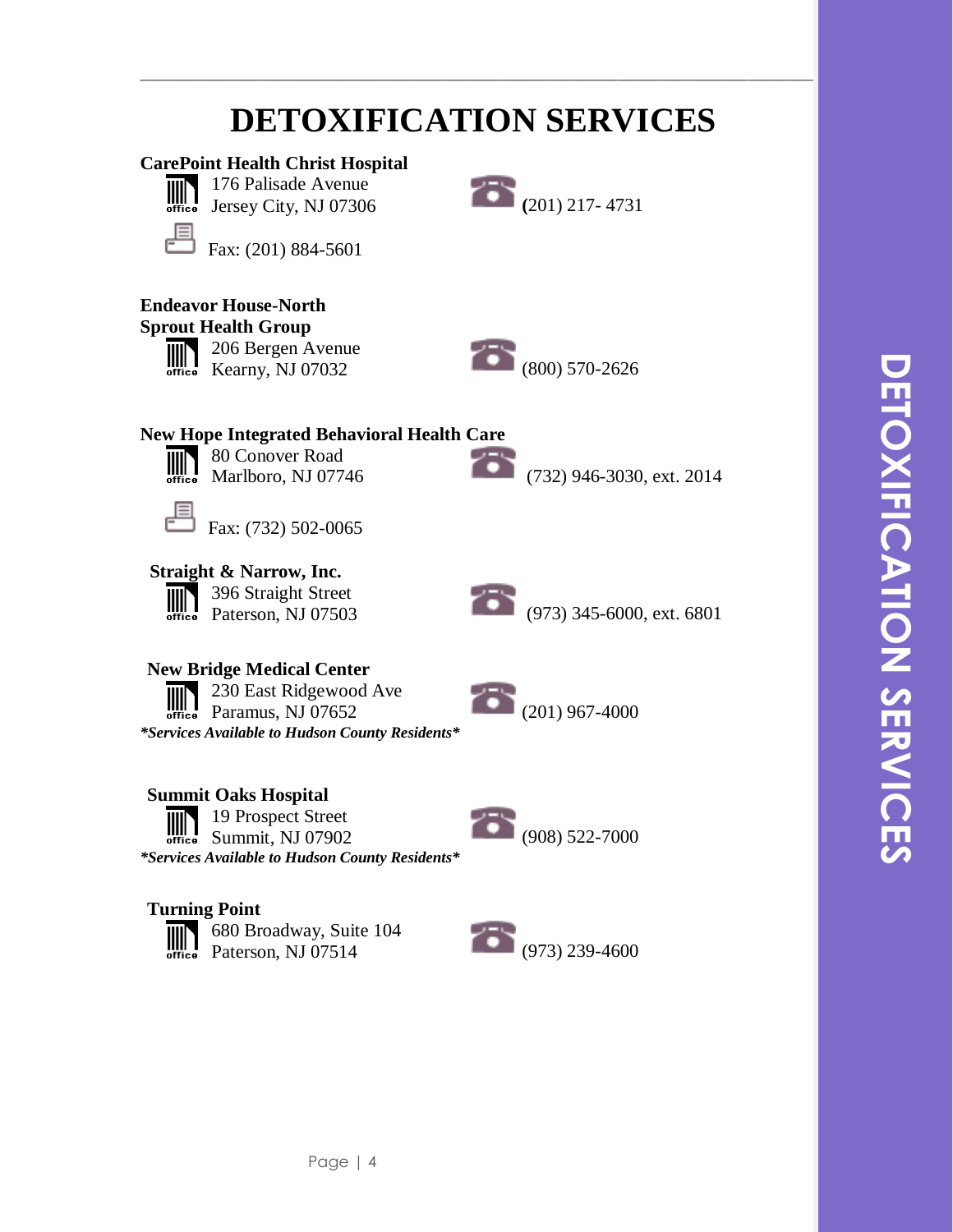### **RESIDENTIAL AND INPATIENT SERVICES**

**\_\_\_\_\_\_\_\_\_\_\_\_\_\_\_\_\_\_\_\_\_\_\_\_\_\_\_\_\_\_\_\_\_\_\_\_\_\_\_\_\_\_\_\_\_\_\_\_\_\_\_\_\_\_\_\_\_\_\_\_\_\_\_\_\_\_\_**

#### **Cura, Inc.**

**IIII** 



595 County Avenue Building 8, 1st floor Secaucus, NJ 07094



(201) 392-1810 (973) 622-3570 -Intake

#### Services:

- Single Men and Women
- Women with Children
- Co-Occurring Mental Health and Substance Abuse
- Residential (90 Days or More)
- Treatment of Addiction in HIV/AIDS Clients

#### **Eva's Village (Halfway House)**

393 Main Street  $\mathbb{H}$ 



Fax: (973) 825-7297

#### Services:

- Women and Men's Recovery Center
- TB Program, STD Clinic, Women's PAP Tests, HIV Testing and Counseling Clinic
- Range of Services for the Homeless, Including :
	- o Soup Kitchen
	- o Transitional Apartments for Mothers and Children
	- o Transitional Housing for Men
	- o Affordable Apartments
	- o Medical and Dental Services
- Job Assistance

#### **Endeavor House-North**

**Sprout Health Group**

206 Bergen Avenue 

# Exercise Exercise 200 Bergen Avenue<br>
Kearny, NJ 07032 (833) 501-3446

- 24/7 Admissions
- Adults (18 and older), Both Men and Women
- Personalized Group and Individual Treatment
- Co-occurring Mental Health Treatment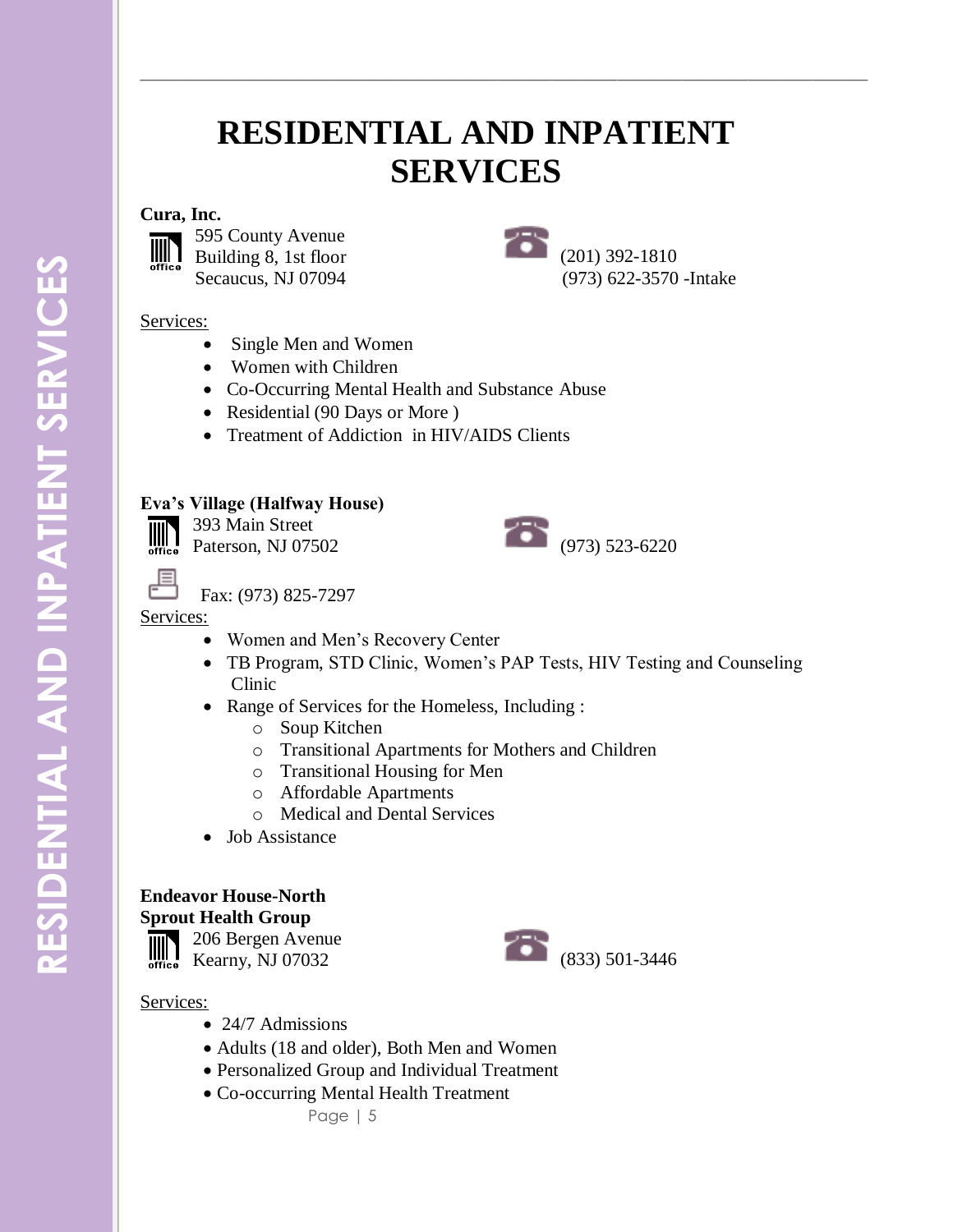- Relapse Prevention Sessions
- Family Education
- All clients screened for COVID-19 prior to admission

**\_\_\_\_\_\_\_\_\_\_\_\_\_\_\_\_\_\_\_\_\_\_\_\_\_\_\_\_\_\_\_\_\_\_\_\_\_\_\_\_\_\_\_\_\_\_\_\_\_\_\_\_\_\_\_\_\_\_\_\_\_\_\_\_\_\_\_**

Alumni Services

#### **Hogar Crea**

79 Cornelison Avenue  $\overline{J}$  79 Cornelison Avenue<br>
Jersey City, NJ 07306 (201) 433-7040

Services:

- Men Only
- Residential (From 18 Months up to 24 Months)

#### **New Hope Integrated Behavioral Health Care - Adults**



Services:

- Adult Residential
- Dual Diagnosis Enhanced Program
- Individual, Group, Family Counseling

#### **New Hope Integrated Behavioral Health Care - Adolescents**



80 Conover Road (732) 946-3030, option #3

Marlboro, NJ 07746

Services:

- Adolescents (Ages 13-17)
- Long Term Residential Services (Up To 90 Days)
- Individual, Group and Family Counseling
- AA and NA 12 Step Meetings

#### **Straight & Narrow, Inc. – Men's Services**

396 Straight Street 

#### Services:

- Short and Long Term Residential Treatment Programs
- Co-Occurring Mental Health and Substance Abuse Treatment
- Individual, Group Counseling and Family Counseling
- On Site AA and NA 12 Step Meetings
- On Site Medical and Psychiatric Services

Page | 6

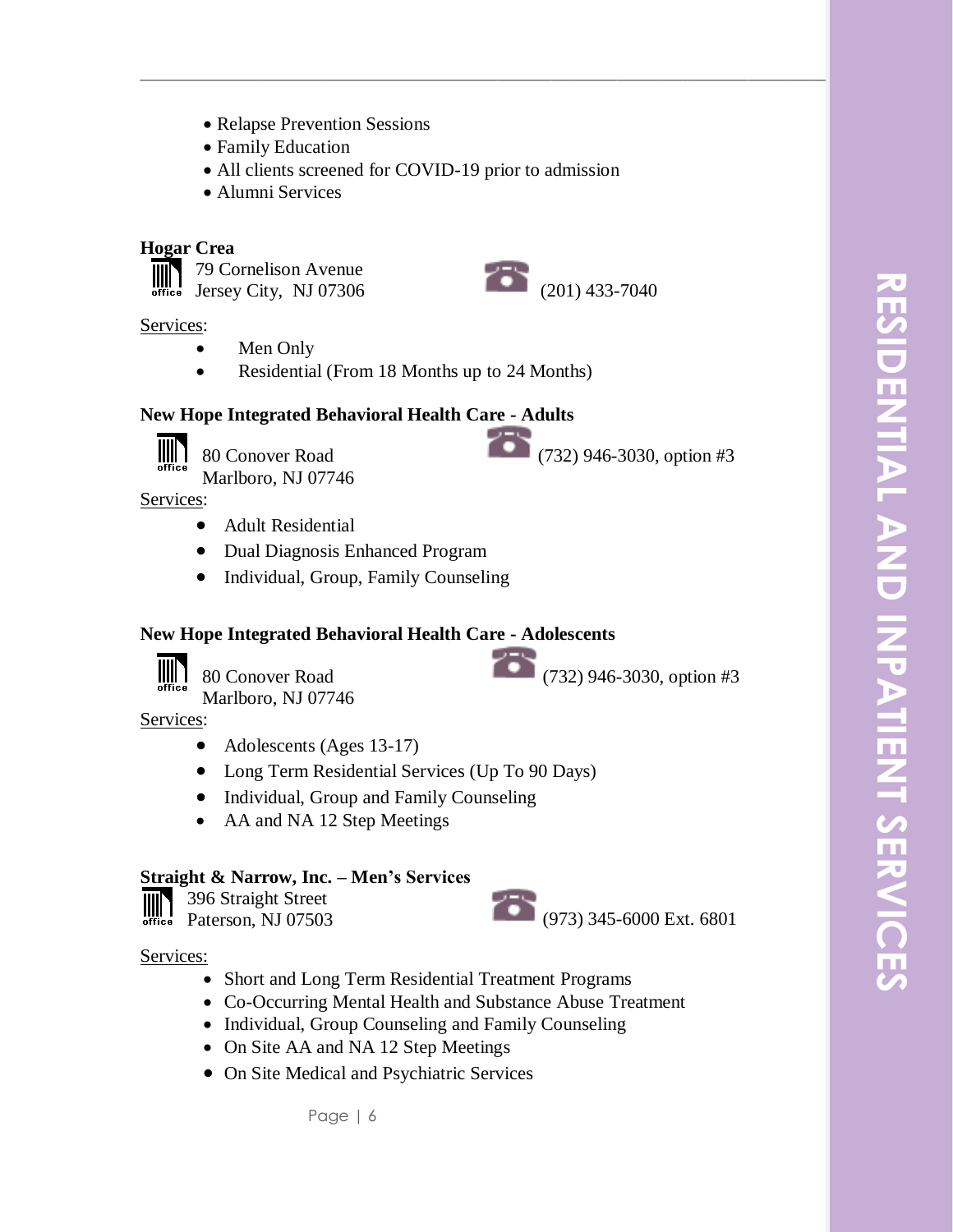- IIIIT
- Educational/Vocational Training
- Telehealth Services as Needed
- Wellness Program/ Recreational Activities
- Medicated Assisted Treatment including: Methadone, Suboxone, Sublocade, Naltrexone and Vivitrol

**\_\_\_\_\_\_\_\_\_\_\_\_\_\_\_\_\_\_\_\_\_\_\_\_\_\_\_\_\_\_\_\_\_\_\_\_\_\_\_\_\_\_\_\_\_\_\_\_\_\_\_\_\_\_\_\_\_\_\_\_\_\_\_\_\_\_\_**

#### **Straight & Narrow- Women's Services**

396 Straight Street



#### Services:

- Short and Long Term Residential Treatment Programs, including Mommy and Me
- Co-Occurring Mental Health and Substance Abuse Treatment
- Individual, Group and Family Counseling
- On Site AA and NA 12 Step Meetings
- On Site Medical and Psychiatric Services
- Educational/Vocational Training
- Telehealth Services as Needed
- Wellness Program/ Recreational Activities
- Medicated Assisted Treatment including: Methadone, Suboxone, Sublocade, Naltrexone and Vivitrol

#### **Integrity House, Inc.**



595 County Avenue, Building 7



#### Services:

- Short and Long Term Residential Program for Individuals 18 and Older
- Individual, Group and Family Counseling
- Life Skills Education

#### **Turning Point**



- Short-Term Residential Services (Male and Female)
- Long-Term Residential Services (Male Only)
- Individual, Group and Family Counseling
- Daily On-Site AA and NA 12 Step Meetings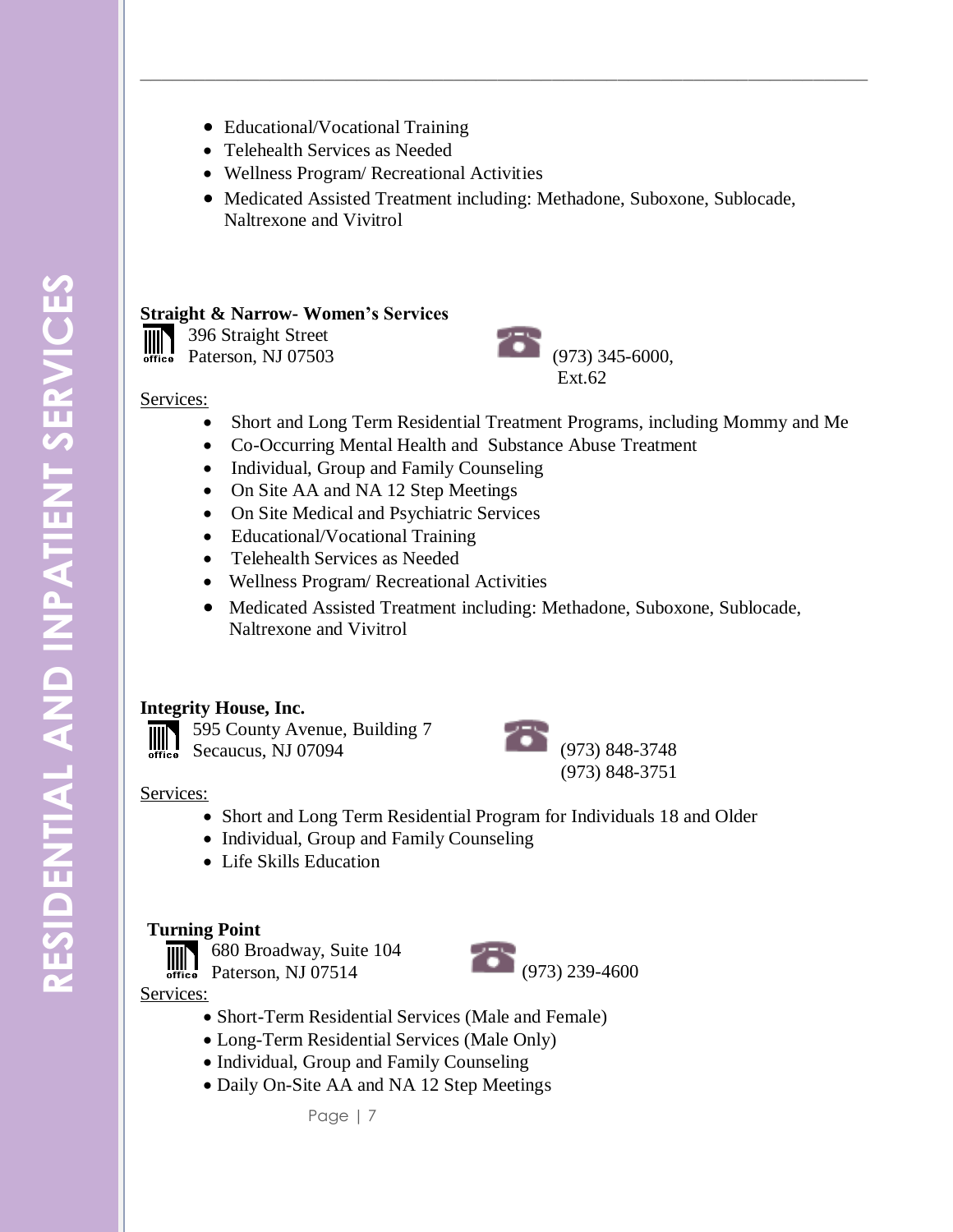# **OUTPATIENT TREATMENT SERVICES**

**\_\_\_\_\_\_\_\_\_\_\_\_\_\_\_\_\_\_\_\_\_\_\_\_\_\_\_\_\_\_\_\_\_\_\_\_\_\_\_\_\_\_\_\_\_\_\_\_\_\_\_\_\_\_\_\_\_\_\_\_\_\_\_\_\_\_\_**

#### **CarePoint Hoboken University Medical Center Giant Steps Adolescent Program**



61 Monroe Street

61 Monroe Street<br>Hoboken, NJ 07030 (201) 792-8290, ext. 0

루

Fax: (201) 792-8503

#### SERVICES:

- Individual, Group and Family Counseling
- 13 -18 Years Old
- Extended Time Frame (12 Week Program)
- After School Program
- After Care and Follow Up Services

#### **CarePoint Hoboken University Medical Center Giant Steps Adult Program**

61 Monroe Street  $\mathbb{H}$ 61 Monroe Street<br>Hoboken, NJ 07030 (201) 792-8290, ext. 0

**OUTPATIENT TREATMENT SERVICES**





Fax: (201) 792-8503

Services:

- 18 Years and Older
- Individual and Group Counseling
- Education for Family and Partners
- After Care and Follow Up Services

#### **CarePoint Hoboken University Medical Center Giant Steps Co-Occurring Program**



61 Monroe Street

Fax: (201) 792-8503

Hoboken, NJ 07030 (201) 792-8290, ext. 0

- Co-Occurring Mental Health Treatment
- Substance Abuse Treatment
- Individual, Group and Family Counseling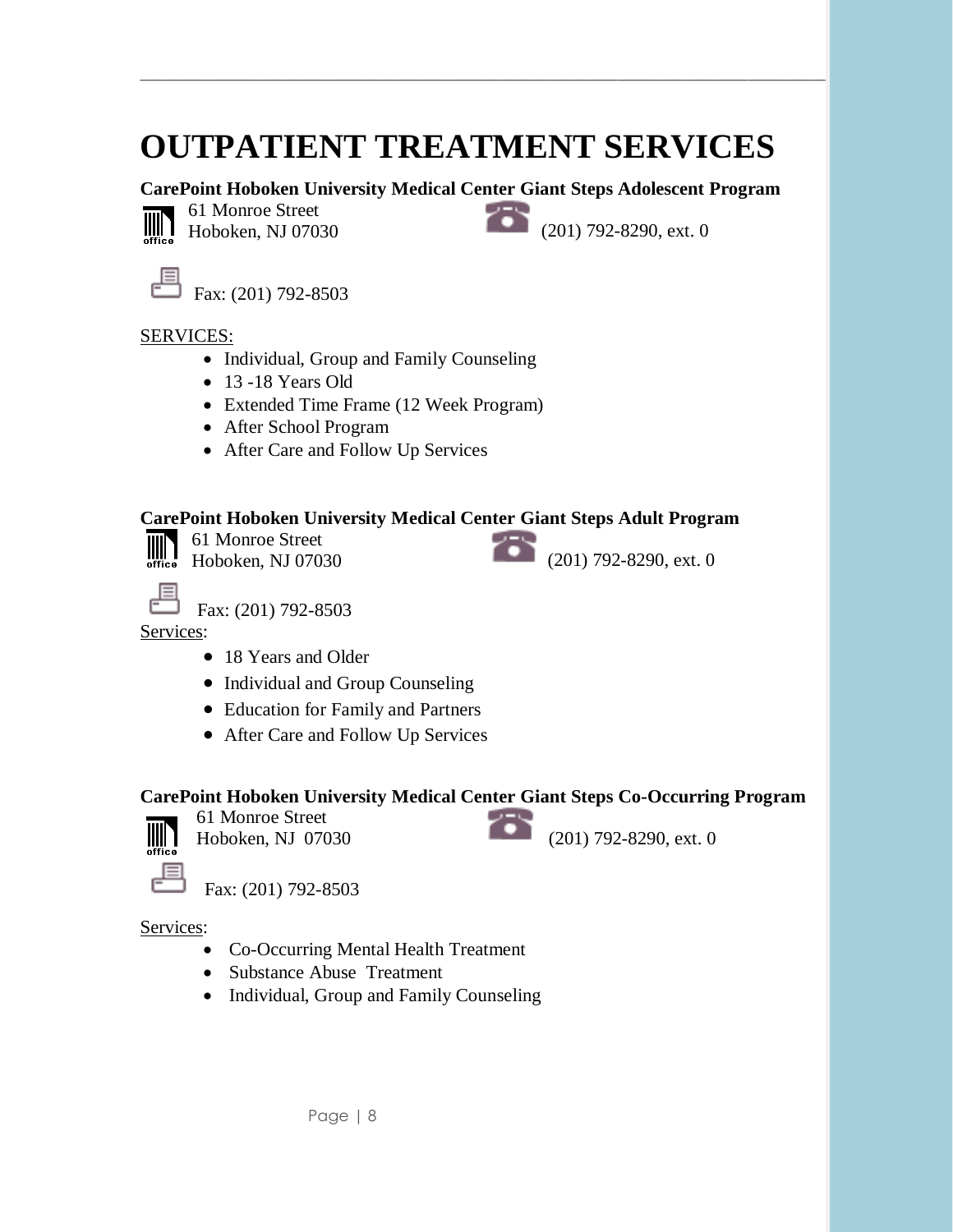#### **CarePoint Hoboken University Medical Center Giant Steps Prevention Program**

**\_\_\_\_\_\_\_\_\_\_\_\_\_\_\_\_\_\_\_\_\_\_\_\_\_\_\_\_\_\_\_\_\_\_\_\_\_\_\_\_\_\_\_\_\_\_\_\_\_\_\_\_\_\_\_\_\_\_\_\_\_\_\_\_\_\_\_**



61 Monroe Street Hoboken, NJ 07030 (201) 792-8290, ext. 0

 $\overline{\phantom{1}}$  Fax: (201) 792-8503

Services:

- Prevention, Education and Early Intervention Services
- Individual, Group and Family Counseling

#### **C-LINE Community Outreach Services**

 $\begin{array}{c} \hline \text{O} \\ \text{O} \end{array}$  110 Martin Luther King Blvd.<br>  $\begin{array}{c} \hline \text{O} \\ \text{O} \end{array}$  200-1965 110 Martin Luther King Blvd. IIII



#### Services:

- Substance Abuse Counseling
- Drop-In Counseling and Outreach
- Women's Support and Mentoring

#### **Endeavor House-North, Sprout Health Group**



206 Bergen Avenue Kearny, NJ 07032 (833)501-3466

Services:

- Partial Care, IOP, and OP for Adults (Day and evening hours available)
- All levels offered at a telehealth or in-person hybrid model
- Co-Occurring Mental Health Treatment Services
- Medication Assisted Treatment Induction and maintenance
- **IDRC** Accepted
- Alumni Services

#### **Health Path Counseling Services, LLC**

 $204~18<sup>th</sup>$  Street



- Treatment for Men and Women
- Treatment for Postpartum Women
- HIV/AIDS & Substance Abuse Counseling
- Gay, Lesbian & Substance Abuse Counseling
- DUI/DWI Offenders
- Specific Criminal Justice Groups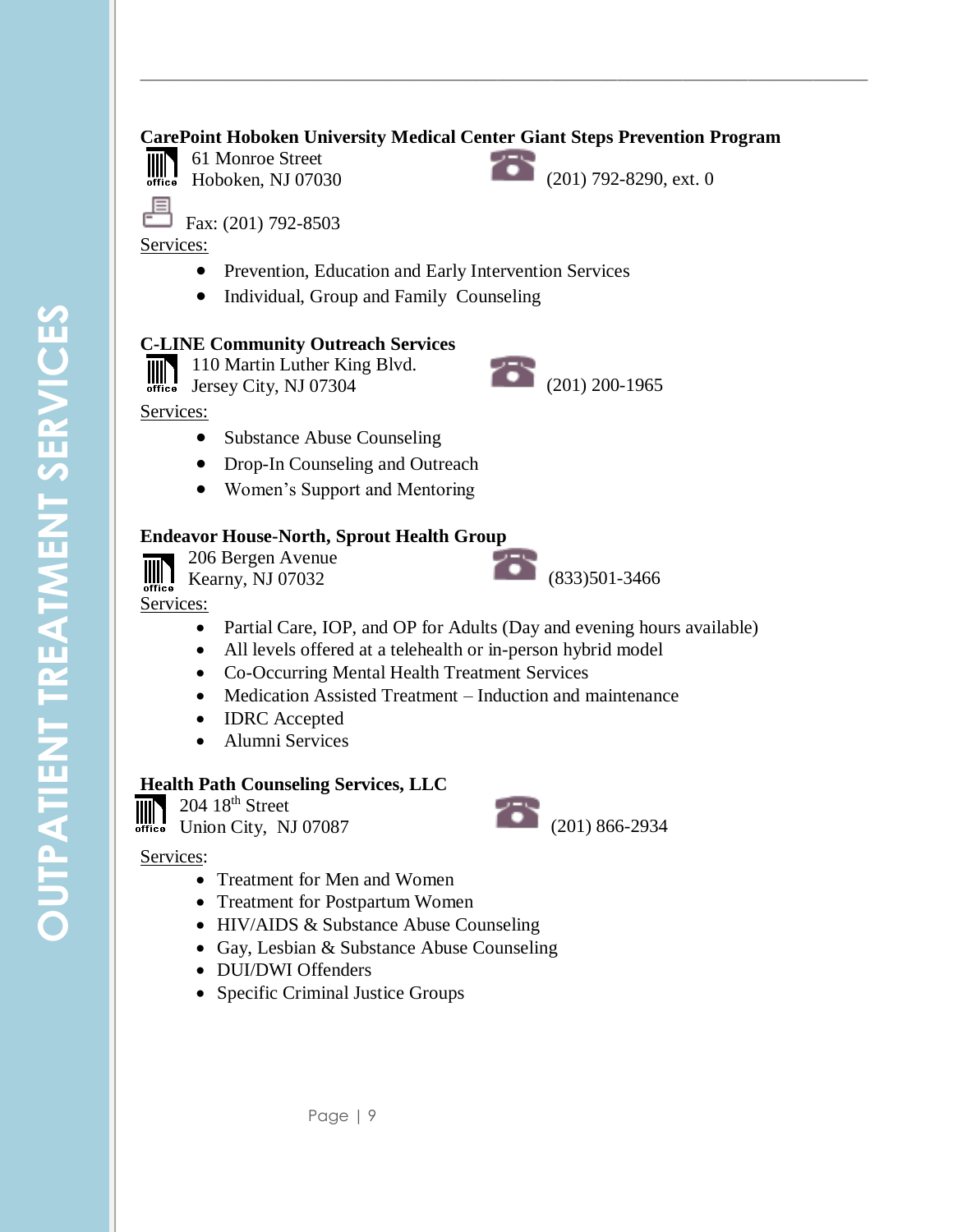#### **Integrity House, Inc.**



30-32 Central Avenue, 3rd Floor 30-32 Central Avenue,  $3<sup>rd</sup>$  Floor<br>Jersey City, NJ 07306 (201) 617-2765-Intakes



**\_\_\_\_\_\_\_\_\_\_\_\_\_\_\_\_\_\_\_\_\_\_\_\_\_\_\_\_\_\_\_\_\_\_\_\_\_\_\_\_\_\_\_\_\_\_\_\_\_\_\_\_\_\_\_\_\_\_\_\_\_\_\_\_\_\_\_**

(201) 583-7102

#### Services:

- 18 Years and Older
- Individual, Group and Family Counseling
- Anger Management Counseling
- Life Skills Education

#### **Inter-County Council on Drug and Alcohol Abuse, Inc.**

480 Kearny Avenue  $\begin{array}{c} \hline \text{[III]} \\ \text{office} \end{array}$  480 Kearny Avenue (201) 998-7422

Services:

- Individual and Group Counseling
- Serves Adults and Adolescents

#### **Khaleidescope Healthcare, Inc.**



75 Harrison Avenue Jersey City, NJ 07306 (201) 451-5425

#### Services:

- Drug Abuse Counseling
- Co-Occurring Mental Health & Substance Abuse Treatment
- Clients with HIV/AIDS and Substance Abuse Counseling
- Postpartum Counseling

#### **New Pathway Counseling**

995 Broadway

 $\left| \frac{\|}{\| \mathbf{u} \|_2}\right|$ 

Services:

- Adult and Adolescent Programs
- Individual and Group Counseling
- Anger Management Therapy

#### **North Star Health Systems**

354 Avenue C

**WN** Bayonne, NJ 07002 (201) 535-5959 office

- Co-Occurring Mental Health & Substance Abuse Treatments
- Anger Management Therapy









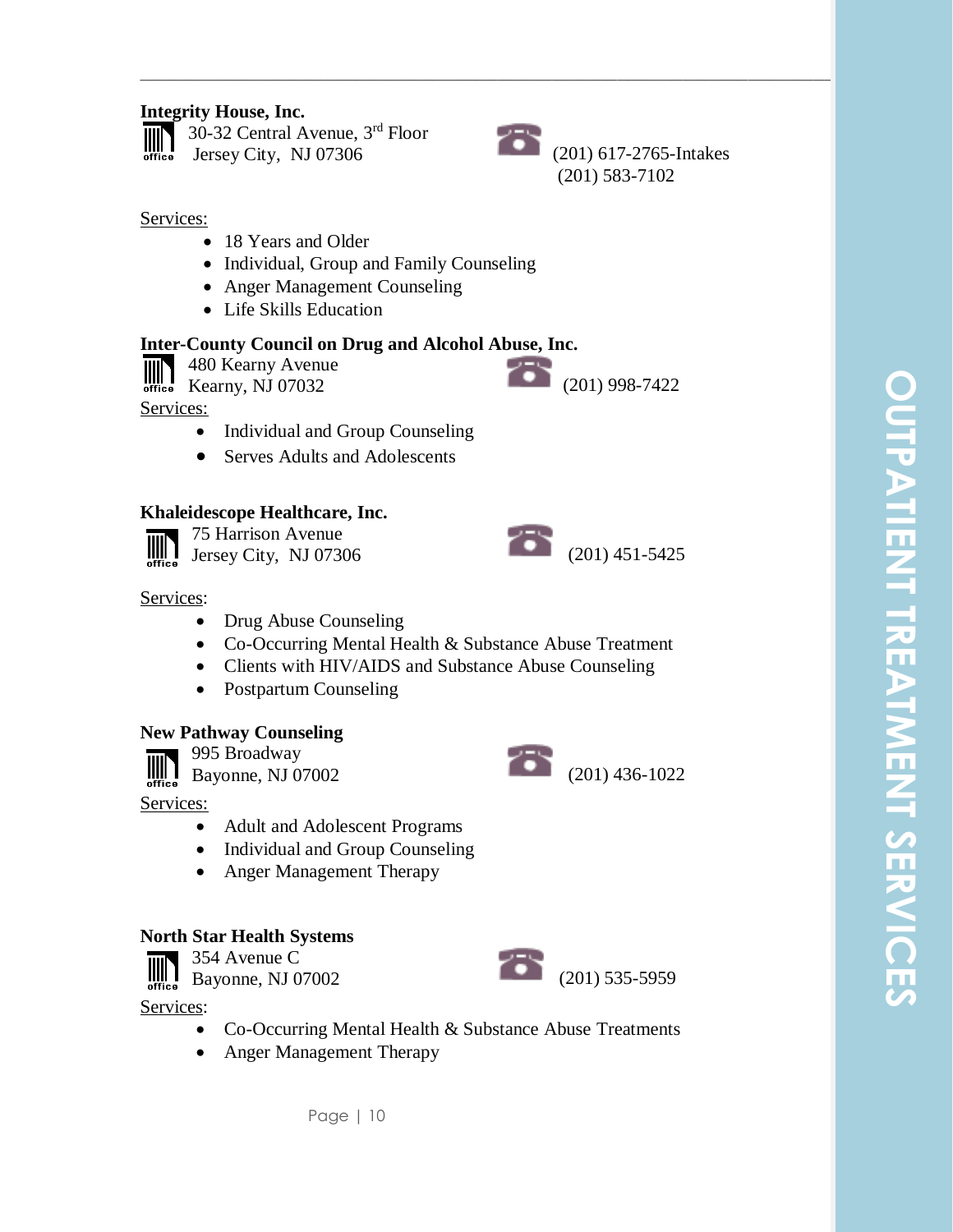#### **North Hudson Community Action Corporation**

5301 Broadway  $III<sub>1</sub>$ West New York, NJ 07093 (201) 866-9320 Ext. 11188 Services:



**\_\_\_\_\_\_\_\_\_\_\_\_\_\_\_\_\_\_\_\_\_\_\_\_\_\_\_\_\_\_\_\_\_\_\_\_\_\_\_\_\_\_\_\_\_\_\_\_\_\_\_\_\_\_\_\_\_\_\_\_\_\_\_\_\_\_\_**

- Level 1 Services, Age 19 and Older
- Individual, Group and Family Counseling
- Relapse/Prevention/Education and Intervention Services
- Domestic Violence Support/Intervention Groups
- All Services Provided in English and Spanish
- Walk-Ins Welcome

#### **Spectrum Health, Inc.**

74-80 Pacific Avenue



#### Services:

- Comprehensive Opioid Therapy
- Intensive Outpatient Services for Men and Women
- Individual, Group and Family Counseling
- HIV Testing and Counseling
- Co-Occurring Services
- Crisis Intervention

#### **Freedom of Choice Healthcare, Inc.**

533 32nd Street



#### Services:

- Outpatient Treatment for Adults
- Outpatient Treatment for Adolescent, Ages 12-17
- Psycho-Educational Groups
- HIV Testing
- Wellness Programs
- Co-Occurring Services

#### **CarePoint Health- Christ Hospital**

179 Palisade Avenue IIIN  $\begin{array}{c} 11.75 \text{ r}^2 \text{m}^2 \text{m}^2 \text{m}^2 \text{m}^2 \text{m}^2 \text{m}^2 \text{m}^2 \text{m}^2 \text{m}^2 \text{m}^2 \text{m}^2 \text{m}^2 \text{m}^2 \text{m}^2 \text{m}^2 \text{m}^2 \text{m}^2 \text{m}^2 \text{m}^2 \text{m}^2 \text{m}^2 \text{m}^2 \text{m}^2 \text{m}^2 \text{m}^2 \text{m}^2 \text{m}^2 \text{m}^2 \text{m$ 

- Individual, Group and Family Services
- Adolescent Intensive Outpatient Program
- Women with Children Intensive Outpatient Program
- Co-Occurring Treatment Services
- Aftercare and Follow-Up Program
- DUI Program

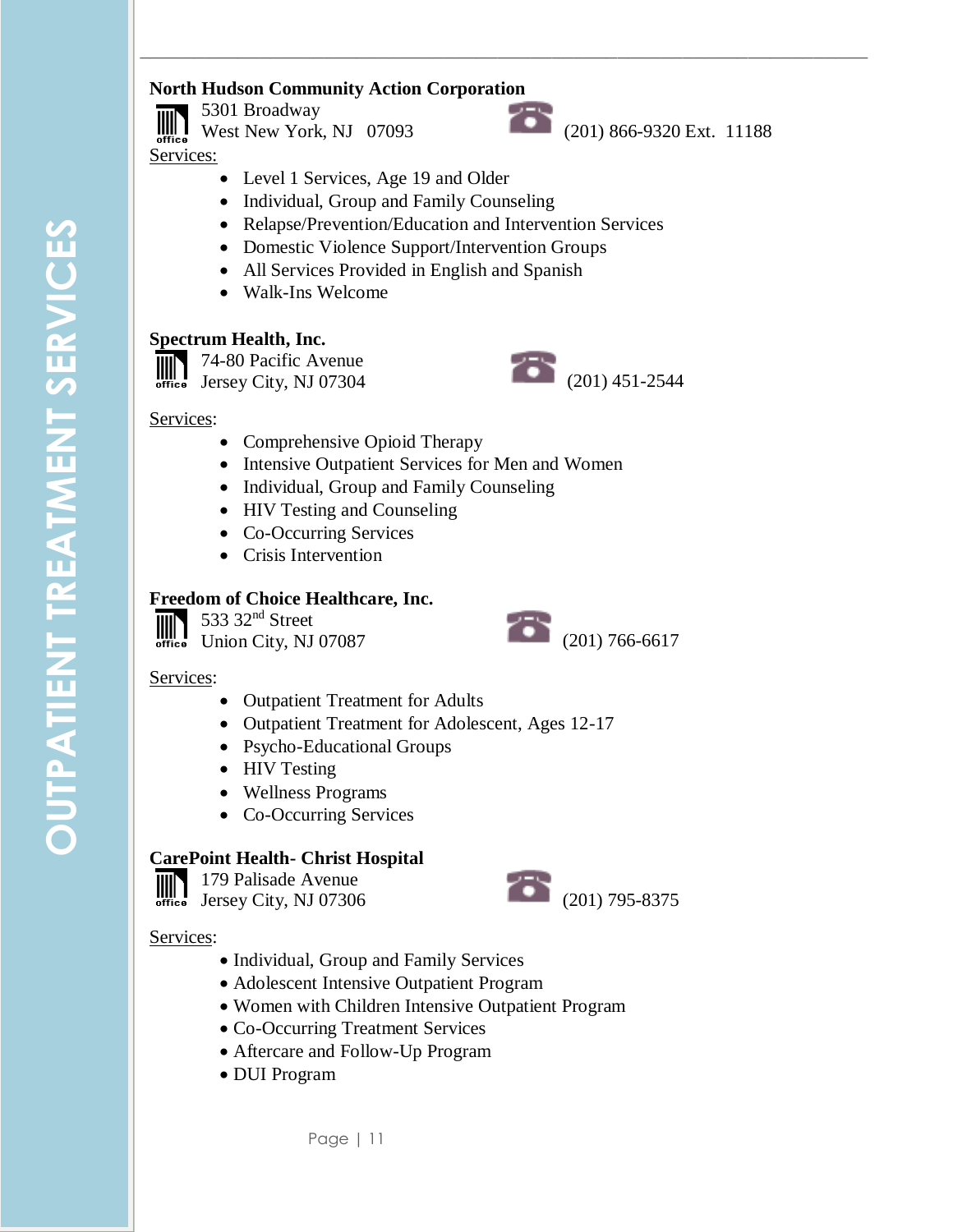#### **Bayonne Community Mental Health Center, A Service of Trinitas Regional Medical Center-Substance Abuse Services**

**\_\_\_\_\_\_\_\_\_\_\_\_\_\_\_\_\_\_\_\_\_\_\_\_\_\_\_\_\_\_\_\_\_\_\_\_\_\_\_\_\_\_\_\_\_\_\_\_\_\_\_\_\_\_\_\_\_\_\_\_\_\_\_\_\_\_\_**



601 Broadway



Fax: (201) 339-7842

Services:

- Individual, Group and Family Counseling
- Co-Occurring Services
- Adults, Ages 18 and older
- Intensive Outpatient
- Outpatient for Youth, ages 5-17

#### **Family Service Bureau**

379 Kearny Ave IIII Kearny, NJ 07032 (201) 246-8077

Fax: (201) 955-6165



Services:

- Individual, Group and Family Counseling
- Outpatient and Intensive Outpatient Services
- Adult/Adolescent Co-Occurring Mental Health and Substance Use Services

#### **Straight & Narrow, Inc.**

396 Straight Street 396 Straight Street<br>Paterson, NJ 07503 (973) 345-6000 Ext. 6801 Ⅲ

- Substance Abuse Counseling
- Individual and Group Counseling
- Telehealth Services, as needed
- Mental Health Services, as needed

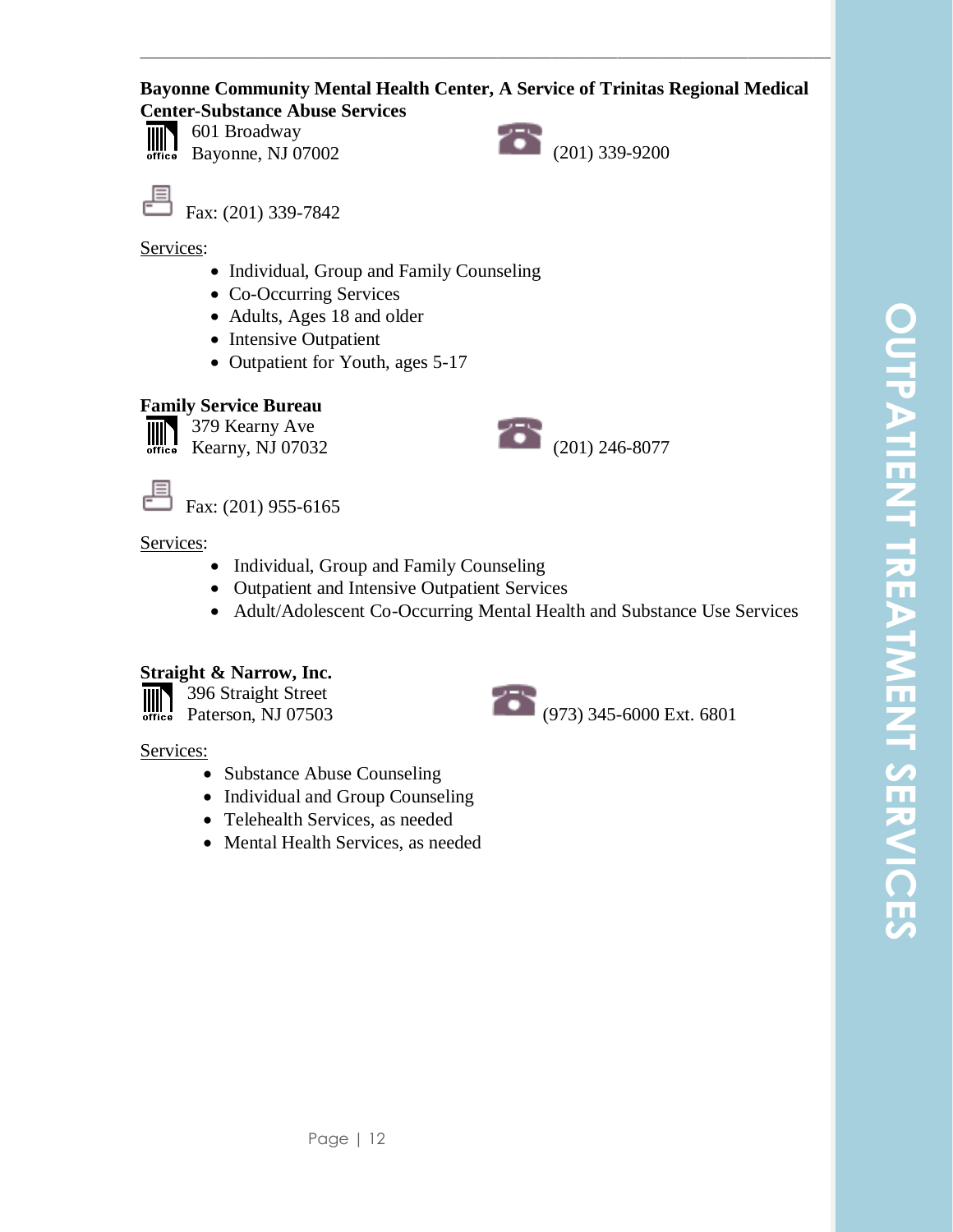# **METHADONE CLINICS**

**\_\_\_\_\_\_\_\_\_\_\_\_\_\_\_\_\_\_\_\_\_\_\_\_\_\_\_\_\_\_\_\_\_\_\_\_\_\_\_\_\_\_\_\_\_\_\_\_\_\_\_\_\_\_\_\_\_\_\_\_\_\_\_\_\_\_\_**

#### **Integrity House, Inc.**

595 County Avenue **THIS** Building 6

Secaucus, NJ 07094

Services:

- Methadone Detoxification
- Methadone Maintenance
- Medically Supervised Withdrawal

#### **Inter-County Council on Drug and Alcohol Abuse, Inc.**

**THE 482 Kearny Avenue**<br> **Kearny, NJ 07032** 

 $(201)$  997-4000

Services:

- Methadone Maintenance
- Medically Supervised Withdrawal
- Individual and Group Counseling

#### **Khaleidescope Healthcare of Jersey City**

**75 Harrison Avenue**  $\begin{array}{|c|c|c|c|}\n\hline\n\text{of the 1}\n\end{array}$  Jersey City, NJ 07304 (201) 451-5425

#### Services:

- Methadone Detoxification
- Methadone Maintenance

#### **Spectrum Health, Inc.**

74-80 Pacific Avenue Jersey City, NJ 07304 (201) 451-2544

- Methadone Detoxification and Maintenance
- Methadone Intensive Outpatient Services







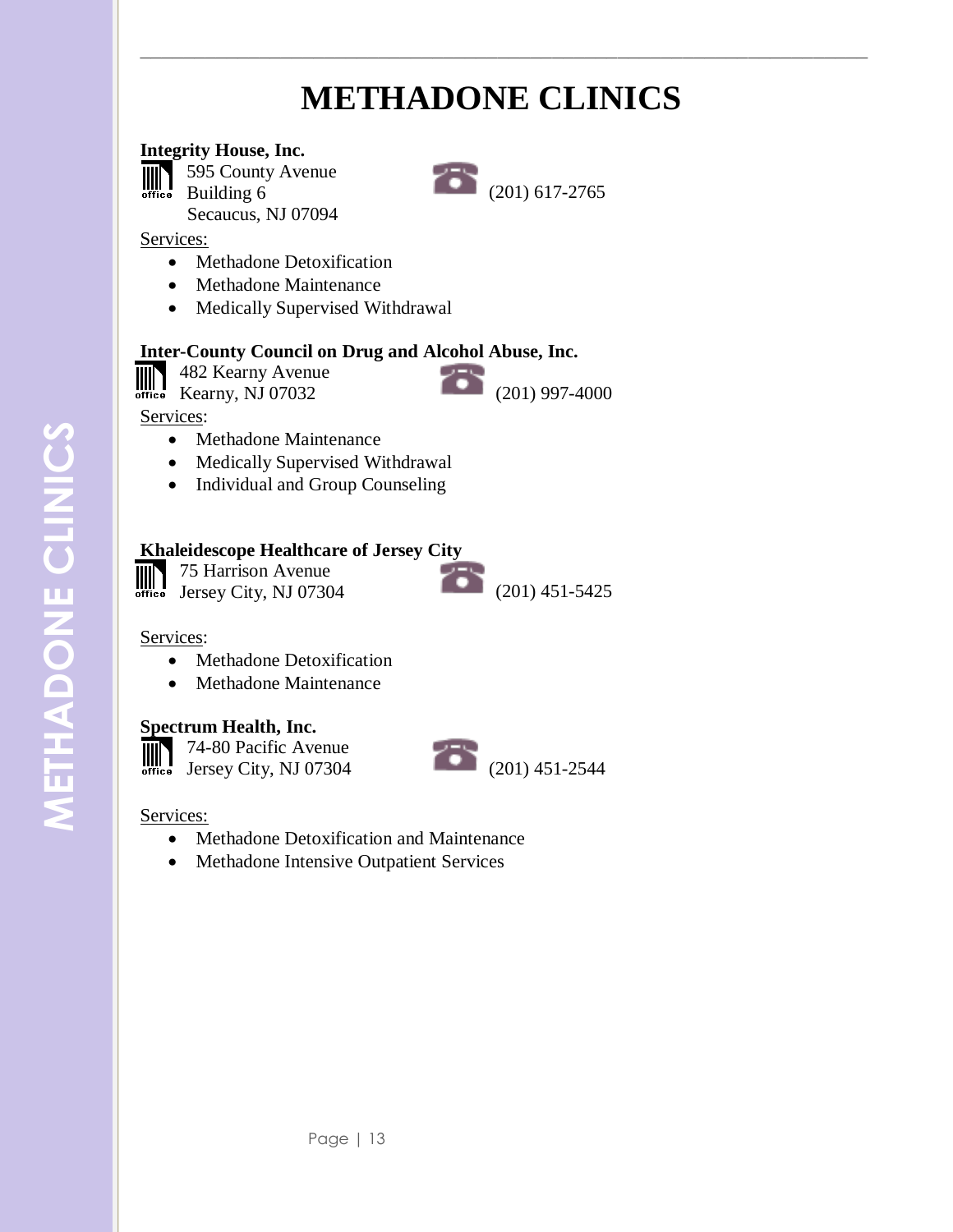# **ADDITIONAL RESOURCES**

**\_\_\_\_\_\_\_\_\_\_\_\_\_\_\_\_\_\_\_\_\_\_\_\_\_\_\_\_\_\_\_\_\_\_\_\_\_\_\_\_\_\_\_\_\_\_\_\_\_\_\_\_\_\_\_\_\_\_\_\_\_\_\_\_\_\_\_**

#### **NJ Connect for Recovery**

**\***Support and referrals for individuals seeking substance use disorder treatment and their loved ones \*Access to free family education workshops and assistance and advocacy regarding

insurance benefits 1-855-652-3737

#### **National Suicide Prevention Lifeline**

\*Calls Handled by a Trained Counselor Who Will Evaluate Emergency Situations and Refer Clients to Proper Areas of Help, Including Suicide Prevention, Mental Health Issues and Inpatient Detoxification Centers (800) 273-8255

#### **Alcoholics Anonymous**

\*Fellowship of Men & Women Seeking Recovery from Alcohol Abuse (908) 687-8566

#### **Alanon/Alateen**

\*Support Groups for Families & Friends of Alcoholics 800-344-2666

#### **Narcotics Anonymous**

\*Fellowship of Men &Women Seeking Recovery from Drug Abuse (800) 992-0401

#### **Gambling Anonymous**

\*Fellowship of Men & Women Seeking Recovery from Gambling Abuse (800) 426-2537

#### **DCP & P (Division of Child Protection and Permanency)**

\*Hotline to Report Abuse and/or Neglect of Children and Adolescents (877) 652-2873

#### **New Jersey Domestic Violence Hotline**

\*Referral and Information about Domestic Violence by County (800) 572-7233

#### **New Jersey Mental Health Cares Hotline**

\*Confidential Mental Health Information and Referral (TTY & Multiple Language Capability) (866) 202-4357

#### **New Jersey Division of Mental Health and Addiction Services**

\*Responsible for the Development, Coordination and Operational Support of a Comprehensive Mental Health and Addiction Service System (800) 382-6717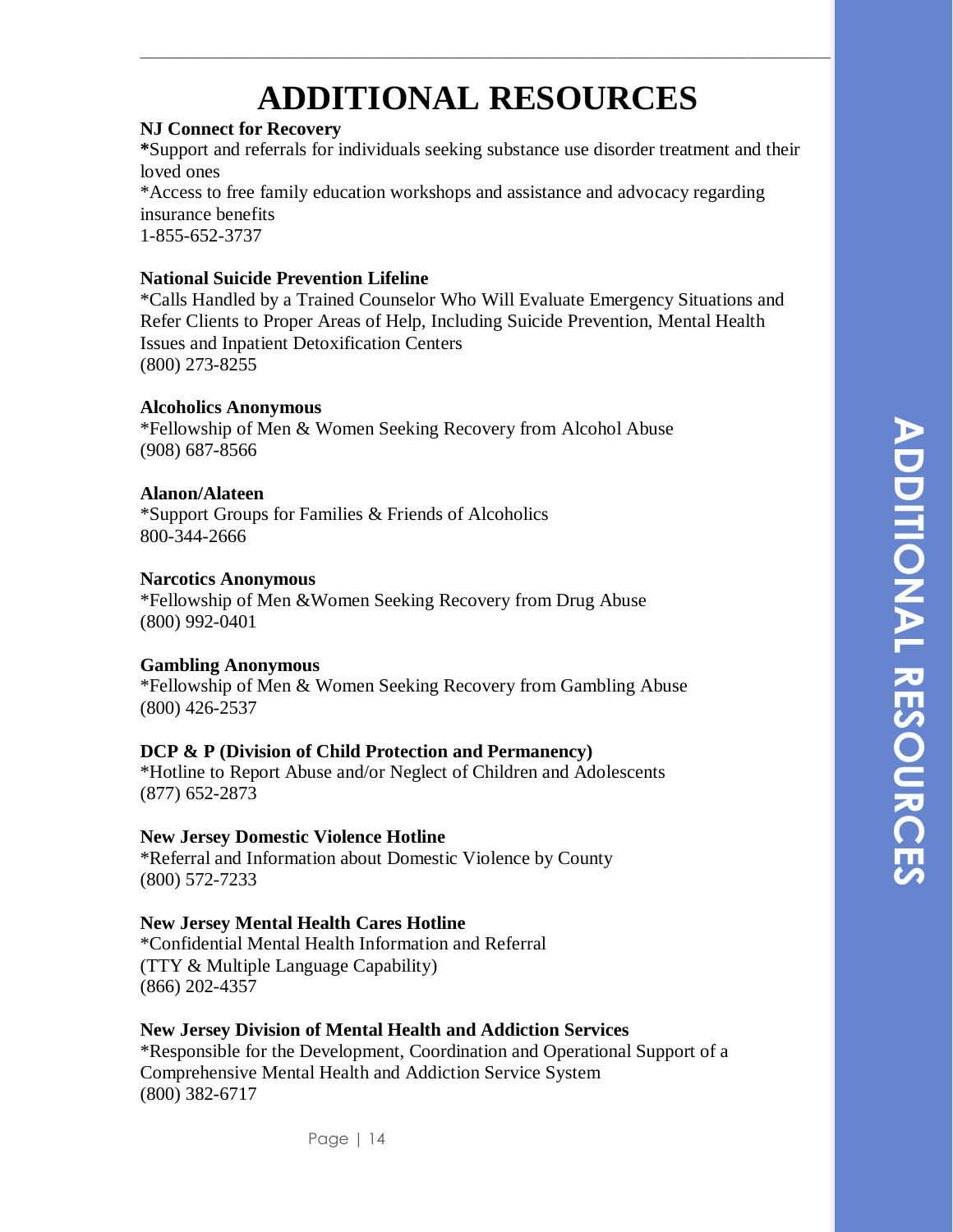#### **Mental Health Association of NJ, Inc.**

\*Helps Individuals or Family Members Find Helpful Resources, Including Legal Help (201) 653-4700

**\_\_\_\_\_\_\_\_\_\_\_\_\_\_\_\_\_\_\_\_\_\_\_\_\_\_\_\_\_\_\_\_\_\_\_\_\_\_\_\_\_\_\_\_\_\_\_\_\_\_\_\_\_\_\_\_\_\_\_\_\_\_\_\_\_\_\_**

#### **National Mental Health Partnership**

\*Resources and Information Available to Clients and Their Families (800) 688-4226, ext. 3812

#### **Depression and Bipolar Support Alliance**

(800) 826-3632

#### **Hudson County Self Help Center**

\*Offers Social and Recreational Opportunities to Clients (201) 420-8013

#### **Intensive Family Support Services**

\*Offers Families Assistance in Coping with the Mental Health Issues of Loved Ones (201) 798-9925

#### **New Jersey Self-Help Clearinghouse**

\*Comprehensive Guideline to Self-Help Groups in New Jersey with National Organizations, Group Models and Online Groups (800) 367-6274

#### **Planned Lifetime Assistance Network of New Jersey Inc.**

\*Financial Planning for Families with Loved Ones Who are Permanently Disabled \*Available: Monday – Friday 9:00 a.m. –  $5:00$  p.m. (908) 575-8300

#### **Disability Rights of New Jersey**

\*Advocate for Legal, Civil and Human Rights of the Disabled Population (609) 292-9742

#### **National AIDS Information**

(800) 448-0440

#### **Northeast New Jersey Legal Services**

\*Will Review Legal Issues and Provide Representation (201) 792-6363

#### **Community Health Law Project**

\*Legal Advice, Advocacy, Family Law, Public Entitlements, Debt Collection and Other Legal Matters (201) 630-6201

#### **Legal Aid**

\*Will Review Legal Issues and Legal Rights Matters (973) 624-4500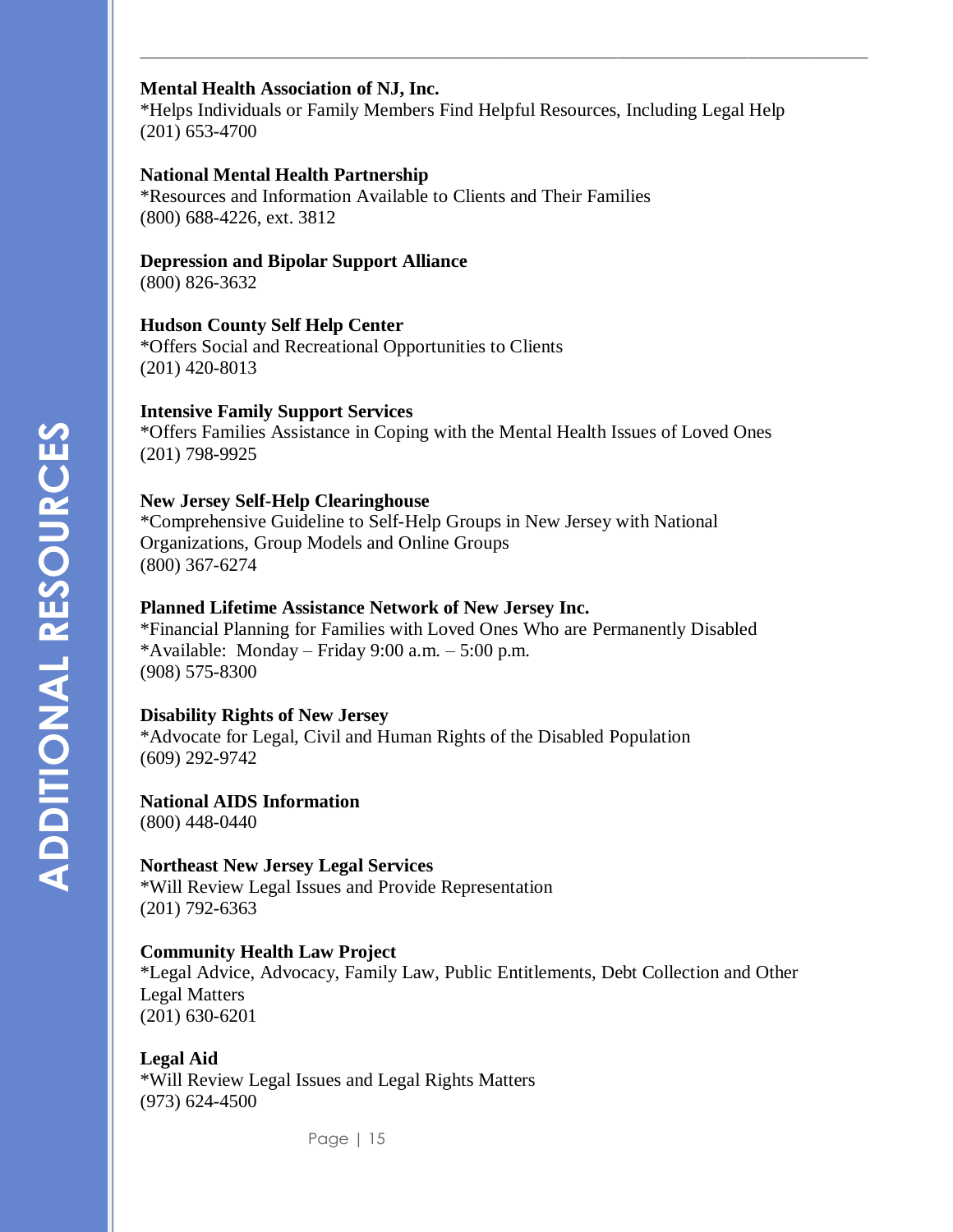#### **Community Enterprises Corporation (CEC) Housing**

\*Mental Health Consumers with Limited Income and Over 18 Years of Age Can Apply for Shared Apartments in Various Counties (201) 434-5525

**\_\_\_\_\_\_\_\_\_\_\_\_\_\_\_\_\_\_\_\_\_\_\_\_\_\_\_\_\_\_\_\_\_\_\_\_\_\_\_\_\_\_\_\_\_\_\_\_\_\_\_\_\_\_\_\_\_\_\_\_\_\_\_\_\_\_\_**

#### **Social Security Administration (SSA)**

\*All Matters Related to SS, SSI, and SSDI Benefits. This Number is Relevant If a Person Applies for Benefits, Needs Information on How to Apply, Wants to Know Why Their Benefits Have Been Stopped, Wishes to Have a Representative Payee Assigned, Wants to Address Over-Payment Issues, or Has Other Related Questions (800) 772-1213

#### **Hudson County Protective Services**

\*Provides Assistance for Individuals and Family Members Age 55 and Older (201) 537-5631

#### **Department of Consumer Affairs**

\*This is the Department to Obtain Information about Section 8 Housing Applications, a List of Boarding Homes (Licensed to Distribute Medications) and General Rooms for Rent (973) 504-6200

#### **Integrated Case Management Services (ICMS)**

\*Case Management Service Team That Works with Individuals Diagnosed with a Severe Mental Illness Living in the Community with Ongoing Linkage to Treatment Programs And Outpatient Appointments, Individual Therapy, SSI/SSDI, Related Matters, Welfare Issues, etc.

(201) 915-2885

#### **Bridgeway PACT**

\*Team of Providers, Doctors, Social Workers, Nurses and Other Members That Work with Individuals Who Have Been Previously Unreceptive to Partial Hospitalization Programming On a Daily Basis \*Daily Medication Monitoring is also Provided, As Needed (201) 653-3980

#### **NAMI**

**\***National Association Led by Family Members Who Have a Loved One with a Mental Health Diagnosis with a Focus on Education and Support for the Family (201) 861-0614

#### **Hudson County Department of Family Services, Division of Welfare & Workforce Development**

\*County Office That Can Provide Welfare, Food Stamps/SNAP, TANF, Emergency Medicaid and Additional Assistance, Upon Determined Eligibility (201) 420-3000

#### **Bayonne Economic Opportunity Foundation (BEOF)**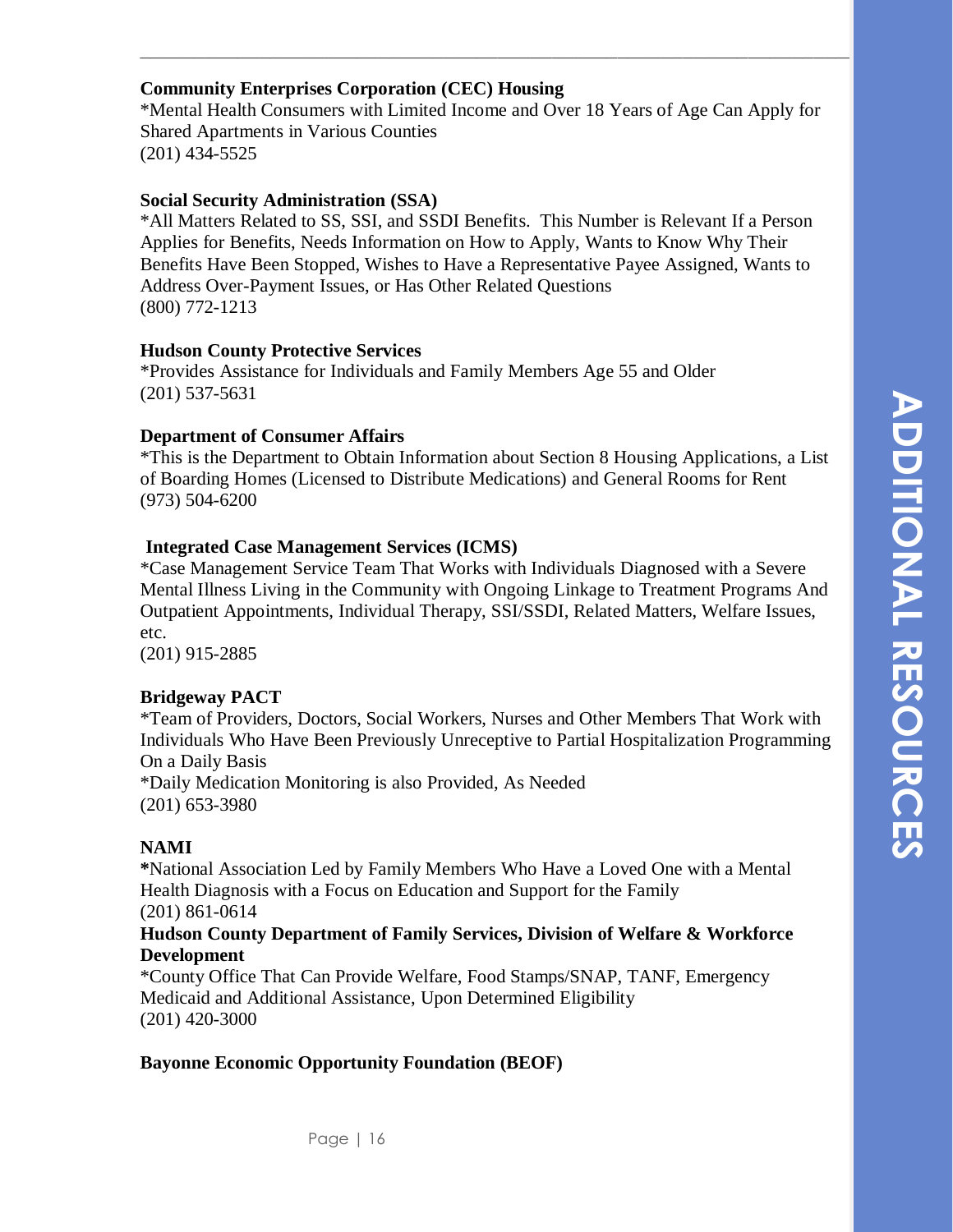\*Offers Meals on Wheels, Low Income Heating Energy Assistance Program (LIHEAP), Senior Residence Maintenance, Head Start, Weatherization Programs and Community Outreach Service for Low Income and Senior Citizens (201) 437-7222

**\_\_\_\_\_\_\_\_\_\_\_\_\_\_\_\_\_\_\_\_\_\_\_\_\_\_\_\_\_\_\_\_\_\_\_\_\_\_\_\_\_\_\_\_\_\_\_\_\_\_\_\_\_\_\_\_\_\_\_\_\_\_\_\_\_\_\_**

#### **United Way of Hudson County**

\*Offers Information about Community Programs That are Available to Clients and Their Loved Ones (201) 434-2625

#### **Home Energy Assistance Program**

\*Assists with Energy and Utility Bills, if Financially Qualified (844) 722-6432

#### **New Jersey Drug Card**

\*Free Statewide Prescription Assistance Program (PAP) (917) 715-1560 or (877) 233-3866

#### **Division of Vocational Rehabilitation (DVR)**

\*Offers Job Training, Testing and Workshops (201) 217-7180

#### **IME/ NJ Addiction Services Hotline (managed by Rutger's UBHC)**

\*24/7 Hotline Providing Screening, Referral, and Care Coordination for NJ Residents Seeking Help for a Substance Use Disorder; Manages Select Public Resources Through Utilization Management Activities 1-844-276-2777

#### **Bridgeway Crisis Intervention Services**

\*Co-Occurring Service and Urgent Care for Mental Health for up to 30 days (201) 885-2539

#### **2 nd Floor Youth Helpline**

\*24/7 Confidential Helpline for youth ages 10-24 with their daily life challenges that can be called or texted 888-222-2228

#### **Good Grief**

\*Grief group and support for youth who have lost somebody important to them 908-522-1999

#### **Hudson Pride Center**

\*LBGTQ Alcoholics Anonymous group on Wednesdays 6:30-7:30pm 201-963-4779

#### **Partners in Prevention**

\*Prevention education and referral services 201-552-2264

**ADDITIONAL RESOURCES ADDITIONAL RESOURCES**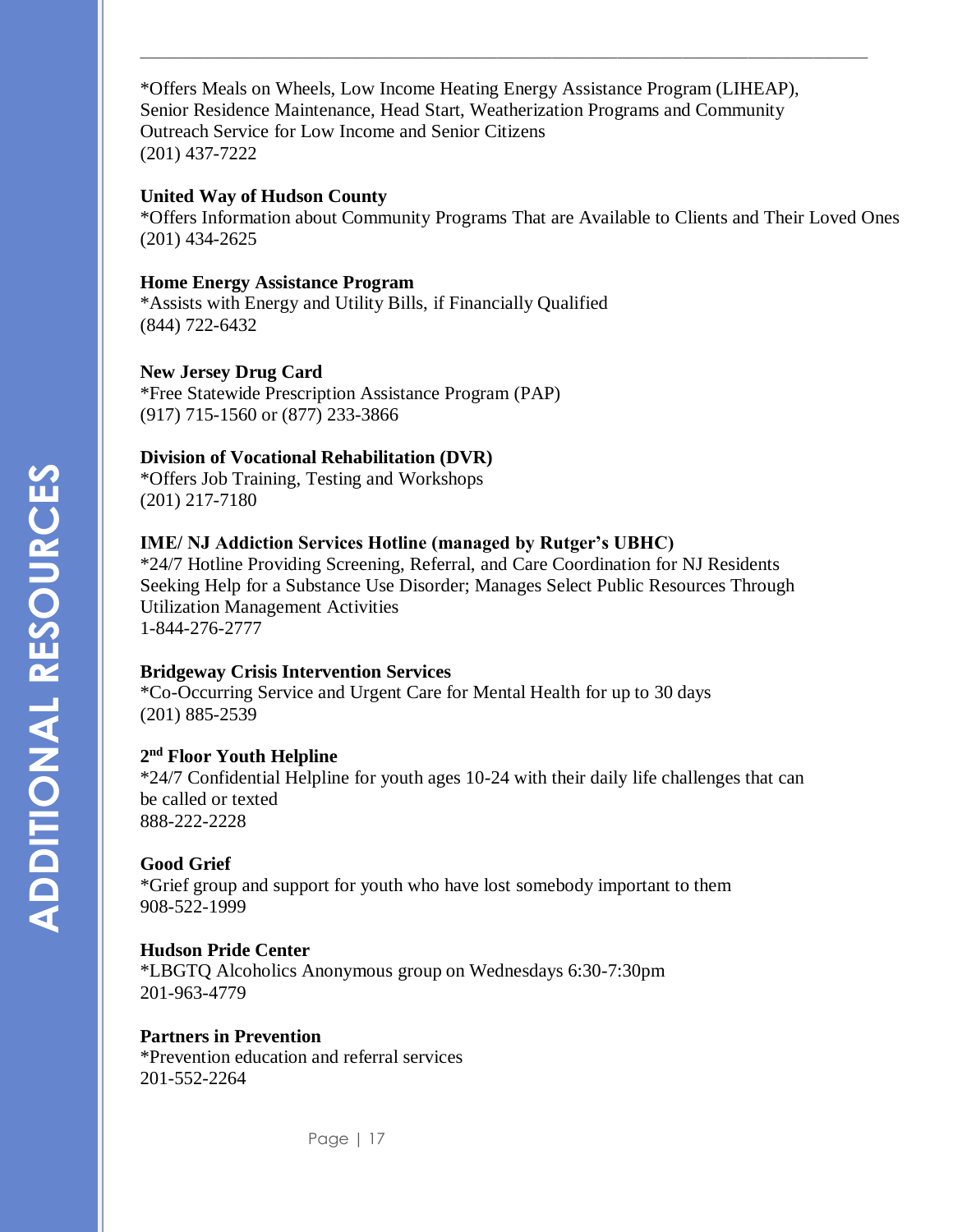#### **RWJBarnabas Health Insititute for Prevention and Recovery**

\*Peer Recovery Program (PRP) provides 24/7 hospital-based recovery support services to individuals with substance use disorder at Jersey City Medical Center and Bayonne Emergency Center

**\_\_\_\_\_\_\_\_\_\_\_\_\_\_\_\_\_\_\_\_\_\_\_\_\_\_\_\_\_\_\_\_\_\_\_\_\_\_\_\_\_\_\_\_\_\_\_\_\_\_\_\_\_\_\_\_\_\_\_\_\_\_\_\_\_\_\_**

\*Support Team for Addiction Recovery (STAR) Program provides 24/7 wellness-based recovery support and case management services to Hudson County residents 833-233-4377

\*Virtual All Recovery Meetings- All Recovery Meetings are for everyone who supports recovery. They honor all pathways to recovery. Join us and connect with others who are initiating and maintaining a recovery lifestyle.

rwjbh.org/allrecovery or 833-233-4377

\*Hope and Healing- Offers emotional support services, education and community-based resources for individuals and families affected by the COVID-19 pandemic. 833-795-4673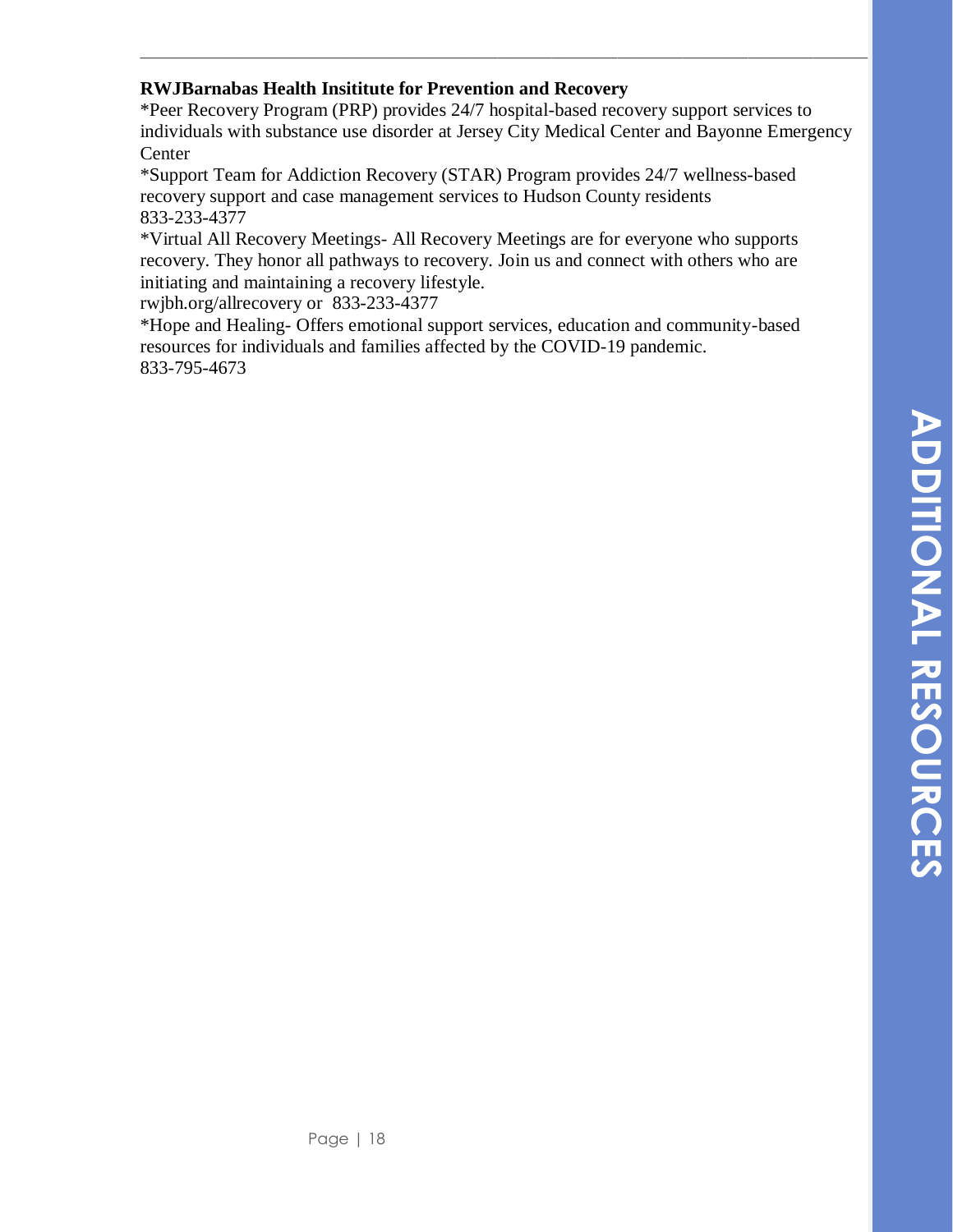## **HOUSING RESOURCES**

**\_\_\_\_\_\_\_\_\_\_\_\_\_\_\_\_\_\_\_\_\_\_\_\_\_\_\_\_\_\_\_\_\_\_\_\_\_\_\_\_\_\_\_\_\_\_\_\_\_\_\_\_\_\_\_\_\_\_\_\_\_\_\_\_\_\_\_**

#### **Catholic Charities of the Archdiocese/Mount Carmel Guild Housing Services: Franciska Residence**

615 Grove Street Jersey City, NJ 07310 (201) 653-3366 \*Transitional Housing for Homeless Men with HIV/AIDS \*Serves 3 Meals a Day \*Extended Time Frame (Up to 24 Months)

#### **St. Jude's Permanent Supportive Housing/ St. Lucy's Homeless Shelter**

612 - 620 Grove Street Jersey City, NJ 07310 (201) 656-5771 \*Permanent Supportive Housing Apartments for Homeless Families \*Emergency Housing for Men and Women \*Serves Breakfast and Dinner \*Clothing and Shower Program

#### **Good Counsel for Un-Wed Mothers**

411 Clinton Street Hoboken, NJ 07030 (800) 723-8331 \*24 Hour Crisis Hotline

#### **Garden State Episcopal Community Development Corp.**

514 Newark Ave Jersey City, NJ 07306 (201) 209-9301

- o *GSECDC Hudson CASA Coordinated Entry Program (HCCEP) -* Housing Focused Case Management Services for Homeless Individuals and Families in Hudson County. The Program Also Offers a Drop-in Center Where Homeless Consumers Can Utilize Computers, Enjoy Snacks and Beverages, Obtain Clothing and Toiletries, Access Health Screenings, RN Assessments, and Haircuts.
- o *GSECDC Corpus Christi Ministries Housing-* Provides Permanent Supportive Housing to Individuals and Families Living with HIV/AIDS
- o *GSECDC RIST PROGRAM-* Residential Intensive Support Team Provides Permanent Supportive Housing and Services to Clients with Severe Mental Illness.
- o *GSECDC Shelter Plus Care Programs* Provides Supportive Housing for Chronically Homeless Individuals and Families.
- o *GSECDC Rapid Re-Housing-* Provides Short-Term Financial Assistance, such as Security Deposit and First Month Rent, for Homeless Individuals and Families to Help Quickly Stabilize Housing and Shorten the Length of the Homeless Occurrence.

Page | 19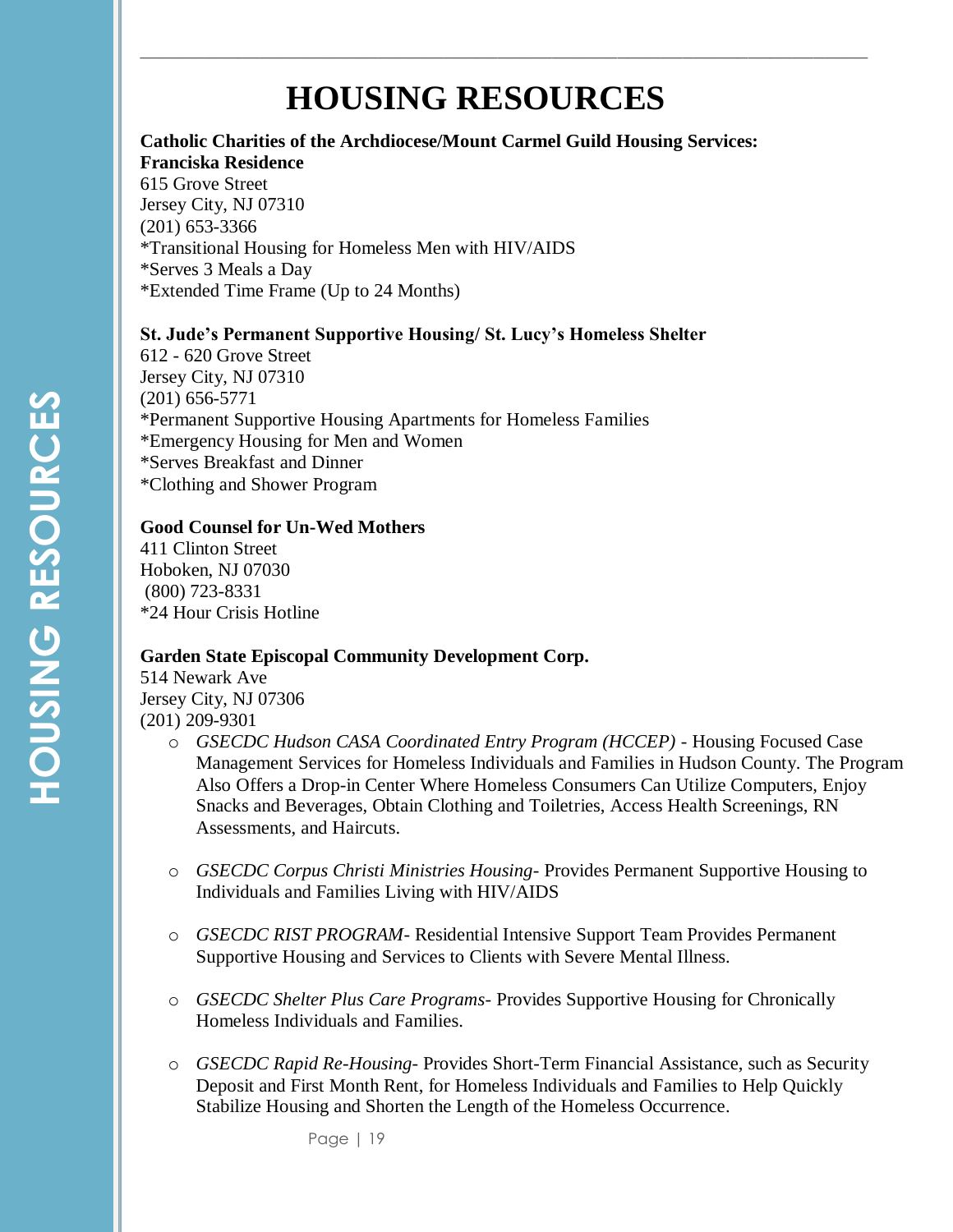#### **Hoboken Shelter for the Homeless**

300 Bloomfield Street Hoboken, NJ 07030 (201) 656-5069 \*Clients Must Be Substance Free and Willing to Follow Shelter Rules \*Breakfast from 9 a.m.-11 a.m., Lunch at 1:30 p.m. and Dinner at 7:15 p.m. \*Job Search Assistance is Available Monday, Tuesday, and Wednesday at 3:00 p.m. to 5:00 p.m. \*Housing Arrangements and Assistance is Available Thursday and Friday

**\_\_\_\_\_\_\_\_\_\_\_\_\_\_\_\_\_\_\_\_\_\_\_\_\_\_\_\_\_\_\_\_\_\_\_\_\_\_\_\_\_\_\_\_\_\_\_\_\_\_\_\_\_\_\_\_\_\_\_\_\_\_\_\_\_\_\_**

#### **House of Faith**

244 Ege Avenue Jersey City, NJ 07304 (201) 435-6100 \*Provides Housing from 6 Months up to 24 Months for Men and Women

#### **Palisades Emergency Residence Corporation (PERC)**

 $108 \, 36$ <sup>TH</sup> Street Union City, NJ 07087 (201) 348-8150 \*Offers Shelter to Men and Women18 Years and Up \*Includes a Bed, Locker, Showers, and Clothes, the Cleaning of Clothes, Breakfast and Dinner, Referrals to Medical and Mental Health Services, Job Referrals, Substance Abuse Treatment and Other Social Services

#### **Women Rising**

270 Fairmount Avenue Jersey City, NJ 07306 (201) 333-5700 \*Shelter for Female Survivors of Domestic Violence \*24-hour Hotline

#### **York Street Project (YSP)**

89 York Street Jersey City, NJ 07302 (201) 451-9838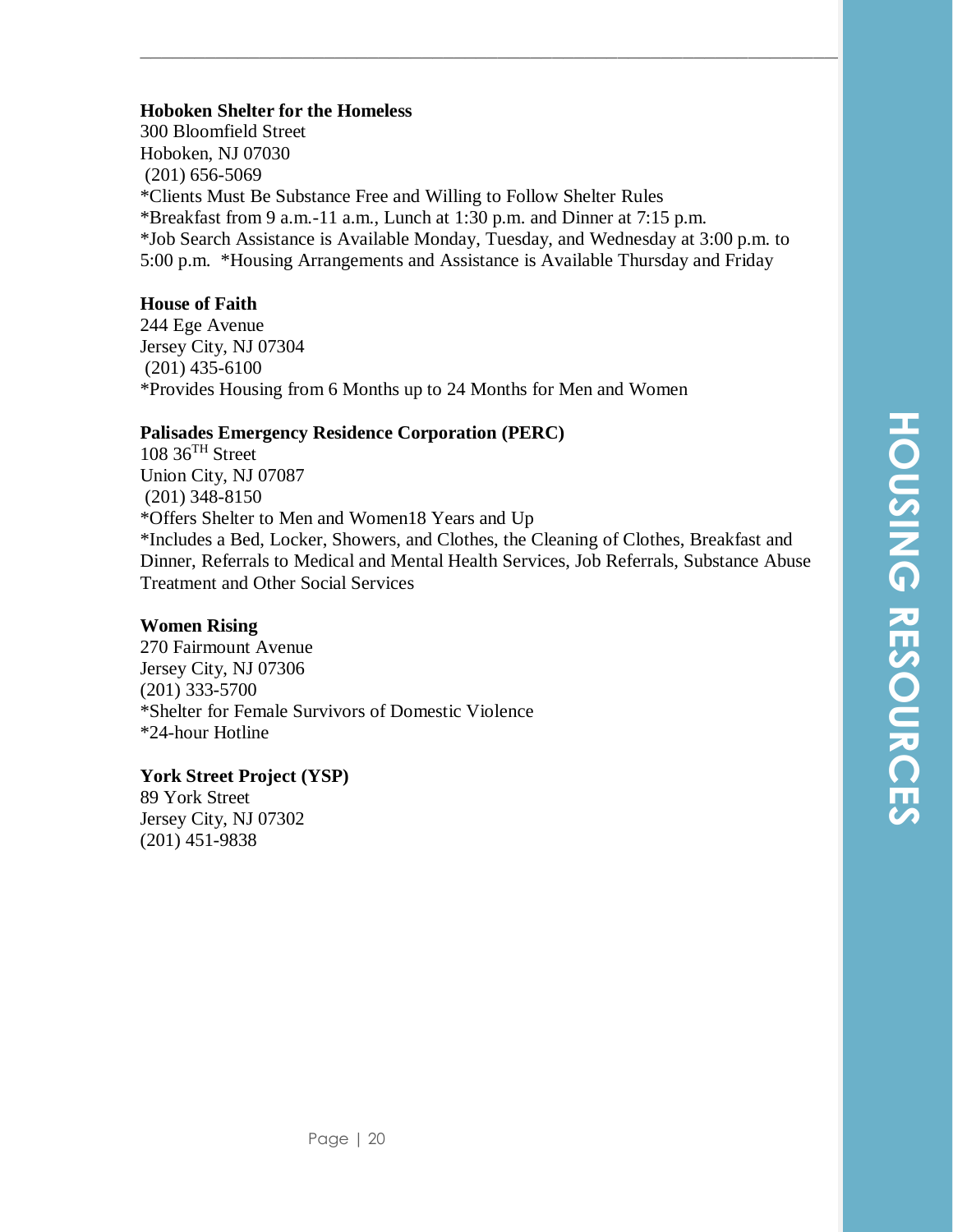# **EMERGENCY HELP**

**\_\_\_\_\_\_\_\_\_\_\_\_\_\_\_\_\_\_\_\_\_\_\_\_\_\_\_\_\_\_\_\_\_\_\_\_\_\_\_\_\_\_\_\_\_\_\_\_\_\_\_\_\_\_\_\_\_\_\_\_\_\_\_\_\_\_\_**

#### **Hudson County American Red Cross**

257 Cornelison Avenue Jersey City, NJ 07302 (201) 433-3100 \*Disaster Relief Assistance including First Aid, Food, Blankets, Clothes, and Housing

#### **Salvation Army Church Facility**

562 Bergen Avenue Jersey City, NJ 07304 (201 435-7355 \*Assistance in Social Services, Women's Ministry, Boy's Adventure Groups, Food, Disaster Relief, Assistance for the Disabled and Help Finding Shelters for the Homeless

#### **Salvation Army**

443 Chestnut Street Kearny, NJ 07032 (201) 991-1115 \*Food Pantry Services on Monday, Wednesday and Friday 10:00 a.m. – 12:00 p.m. \*Distribution of Vouchers for Thrift Stores to purchase Clothing

#### **Salvation Army**

7425 Bergenline Avenue North Bergen, NJ 800-728-7825 \*Thrift Store: Monday – Saturday, Hours: 9:00 a.m. – 5:00 p.m.

#### **Salvation Army**

900 Kennedy Boulevard Union City, NJ 07087 800-728-7825 \*Thrift Store: Monday – Saturday, Hours: 9:00 a.m. – 4:45 p.m.

#### **Salvation Army Adult Rehabilitation Center**

2408 Erie Street Jersey City, NJ 07310 (201) 653 3071 **\***Provides Assistance for Men and Women Who Have Lost the Ability to Cope and Provide for Themselves; Includes AA /NA Meetings, Opportunity for Employment, Food and Shelter

#### **Hope House**

246 Second Street Jersey City, NJ 07302 (201) 420-1070 \*Emergency Shelter for Women and Children (Newborn to 17 Years of Age)